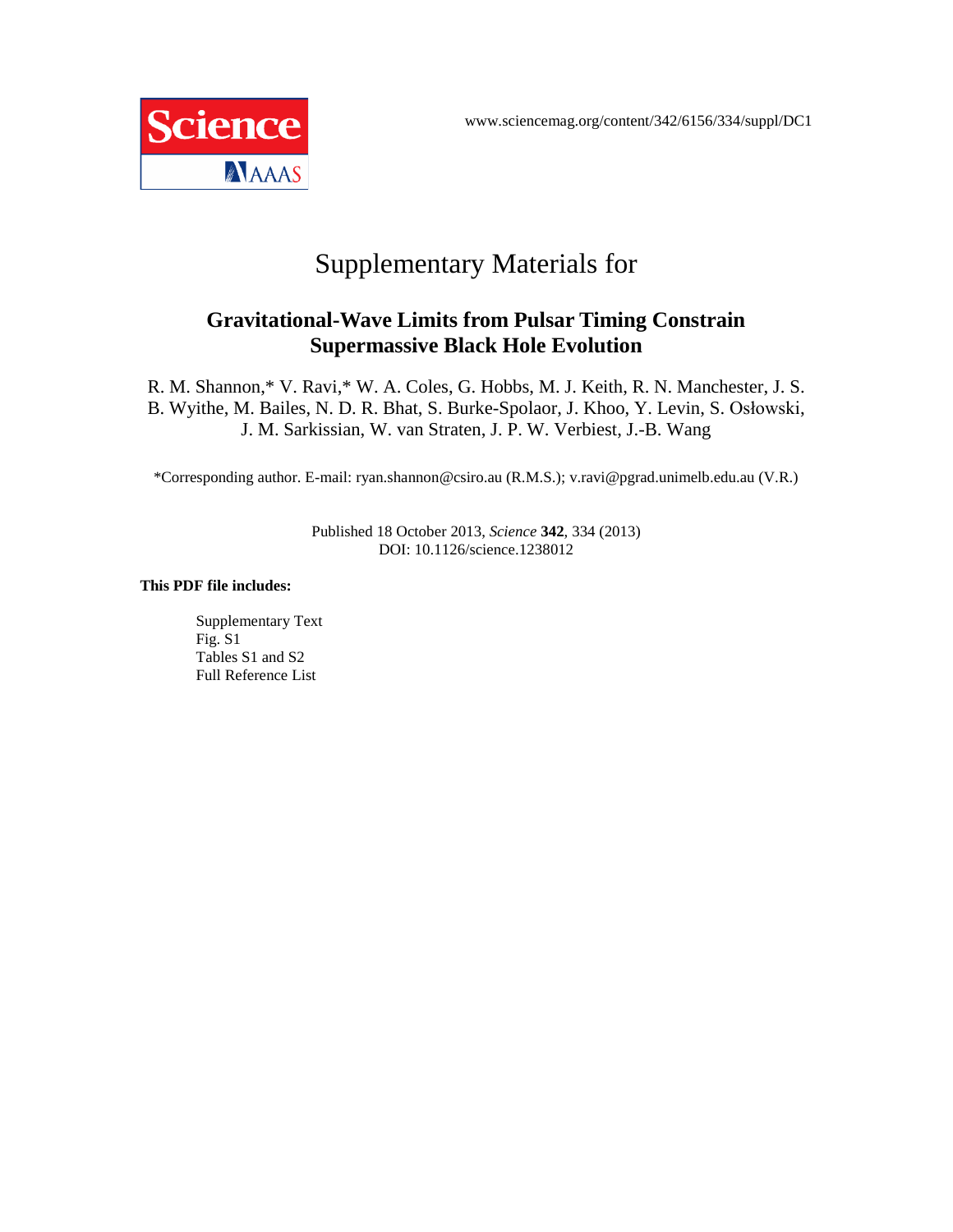Supplementary Text

These supplementary materials accompany the *Science Report* by R. Shannon et al. on the Parkes Pulsar Timing Array (PPTA) limit on the amplitude of the gravitational-wave background (GWB) from supermassive black hole (SMBH) binaries. We present details of the pulsar timing data sets used in this study in Section S1, and a description of the algorithm we constructed to estimate the upper bound on the GWB is given in Section S2. We present the calculation of the gravitational-wave frequency, *f*<sub>PPTA</sub>, of the upper limit in Section S3. We discuss inconsistencies in definitions of the gravitational wave strain from binary SMBHs in Section S4. Summaries of the existing empirical models for the GWB that we consider in the main text (*25, 26*) are given in Section S5. A description of the semi-analytic modeling of the GWB based on the Millennium simulations is given in Section S6, as well as an outline of the other physical model we consider (*29*). In Section S7, we outline the calculation of the fractions of realizations of the GWB from different models that are inconsistent with the PPTA data.

## **S1: Data sets used to limit the gravitational wave background**

The technique of *pulsar timing* relies on the precise measurement of the pulse times of arrival (ToAs) from a given pulsar. The differences between the measured ToAs and the predictions from a best-fit model for the ToAs are referred to as the *timing residuals*. Significant non-zero residuals indicate a poorly determined model or the presence of one or more processes affecting the ToAs not in the timing model. Gravitational waves (GWs) passing between the pulsar and Earth are one such process. A GWB emitted from a population of binary SMBHs is expected to lead to timing residual time-series that exhibit red-noise power spectra (*10*). We place an upper limit on the amplitude of any such GWB by measuring the power spectra of timing residuals from long-term observations of six pulsars, and by comparing the measured power spectra with those expected from a GWB of specified amplitude. Details of this algorithm are presented in Section S2.

We have used observations from the initial (DR1) and extended (DR1E) data releases from the PPTA project (*14*). The DR1 data set comprises ToA data spanning six years that have been optimally corrected for fluctuations in interstellar dispersion, DM(*t*) (*35*), using observations that cover a wide range of observing frequencies. The DR1E data set includes the DR1 data supplemented by archival observations that significantly increase the data span. However, most of these earlier data were obtained without sufficient frequency coverage to enable corrections for DM(*t*). None of the DR1E data sets were published with DM(*t*) corrections to earlier data.

In total, the data sets include observations of 20 pulsars; however, our constraint on the strength of the GWB is dominated by the six pulsars that have the lowest noise levels. We get consistent results if we include the additional pulsars in the algorithm, but for simplicity do not present that analysis here. The six pulsars we use are listed in Table S1, and the measured timing residuals for each pulsar are shown in Fig. S1. Details of the observations are provided elsewhere (*14*).

Analyses of the power spectra of the timing residuals (see Section S2 for descriptions on how the power spectra are formed) indicate that, for all of the six pulsars used here, the residuals exhibit white noise in excess to that expected from the corresponding arrival time estimation errors alone. This excess is not unexpected and can have a number of origins, including instrumental effects, imperfect calibration (*36*), propagation effects in the interstellar medium (*37*), and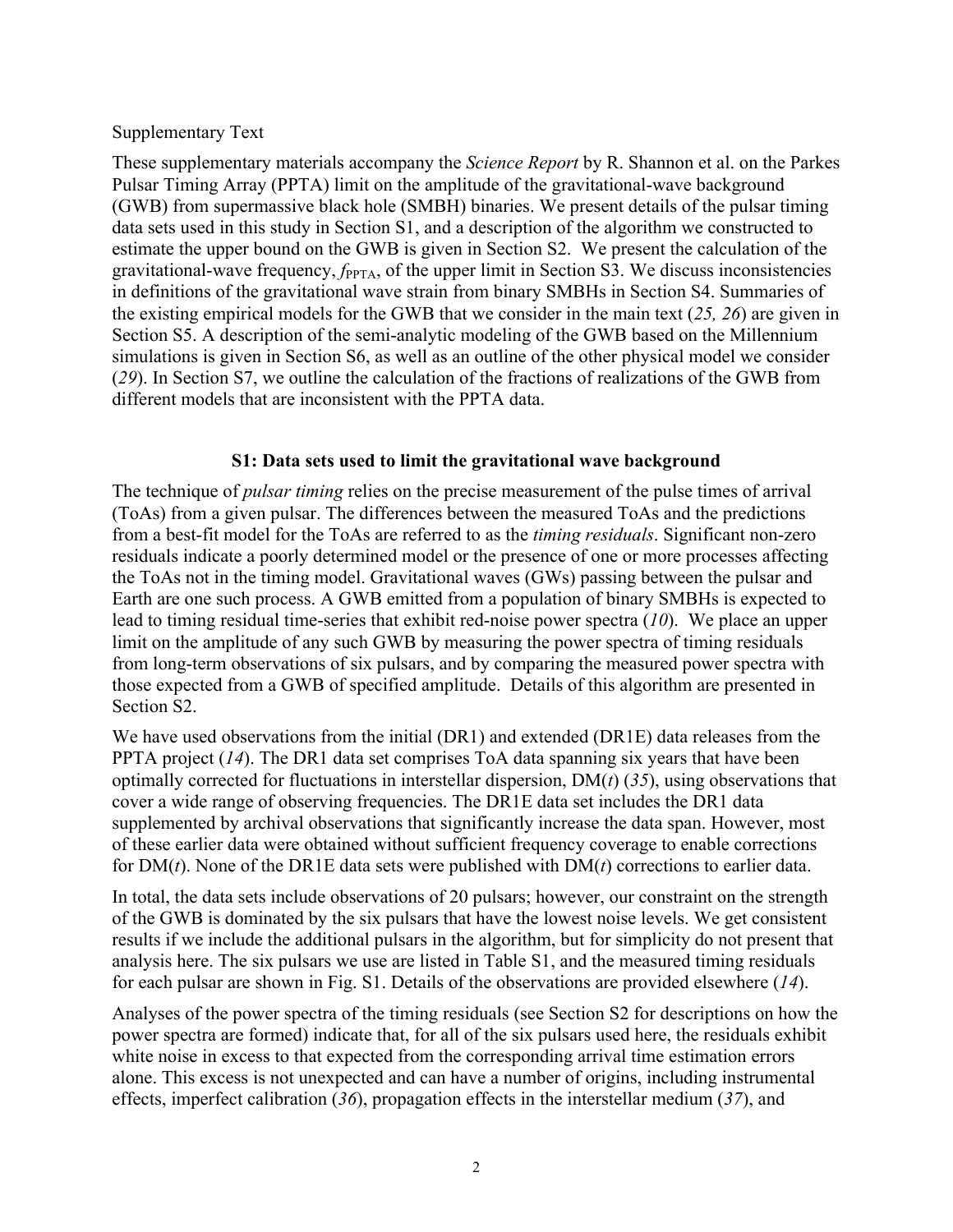intrinsic pulse shape variations (*38, 39*). To account for this excess white noise, we have added, in quadrature, to the measured estimation errors an additional error term, which is often referred to as EQUAD. We note that this procedure does not alter the ToAs in any way: the procedure simply corrects the ToA uncertainties and results in unbiased estimation errors for the timing model parameters.

The required value of EQUAD for each pulsar was determined by comparing power spectra formed from simulated data sets to the actual power spectra obtained from the observations. The simulated data sets had the same cadence as the observations, but contained ToA errors that were the quadrature sums of the measured ToA errors and trial values of EQUAD. We adjusted the EQUAD levels until the white noise floor (set to be at frequencies  $f > 2$  yr<sup>-1</sup>) in the average of 200 simulated power spectra matched the observed power spectra. In Table S1, we list the values for the EQUADs that were determined for each of the six pulsars used in the subsequent analysis.

Red-noise processes, in addition to being caused by gravitational radiation, may be associated with intrinsic rotational instabilities in the pulsar (40), or unmitigated effects of the propagation of radio waves through the interstellar medium (*35, 37*). Because of these effects, not all pulsars are suitable for pulsar timing array observations. Of the data sets used in this analysis, only one pulsar (PSR J1713+0747, noted below) shows red-noise levels inconsistent in shape and amplitude with a GWB.

For all of the pulsars, we have used the *best-band* ToAs from the DR1 data set. The best band is the observing band that provides the highest timing precision ToAs. We list these bands in the last column of Table S1. The timing analyses presented here and published as part of DR1 and DR1E differ in a few important ways. These differences are listed below:

*PSR J0437−4715:* To produce the limit we have used the shorter DR1 data set, which has been corrected for DM(*t*). In the DR1E data a large, red signal is present. Based on measurements of  $DM(t)$  in the DR1 data set, the red signal in the DR1E data set has an amplitude and spectral shape consistent with being induced by the DM(*t*) process observed in DR1. As a result, the shorter DR1 time series is more sensitive to the GWB than the longer, partially corrected DR1E time series; we therefore omit the DR1E data.

*PSR J0711−6830:* For this pulsar, we have used the DR1E best-band data set. Despite relatively large ToA uncertainties (typically approximately1 µs) this pulsar is sensitive to the GWB because of the long timing baseline and the absence of red noise.

*PSR J1713*+*0747:* For this pulsar, we have used the DR1E data set. The power spectrum of the timing residuals for this pulsar shows evidence for a red-noise process (see Fig. 1). However, the red-noise spectrum has an amplitude and a slope that are inconsistent with the spectrum expected from a GWB.

*PSR J1744−1134:* We have modified the DR1E timing model by removing the DM(*t*) correction of the DR1 observations. In the DR1 observations the pulsar shows a constant slope in DM(*t*), which is common for many pulsars (*35*). For single-wavelength data, like those used here, a linear DM variation induces a linear trend in ToAs that is absorbed in the fit for pulsar spin frequency. In contrast, if the data are only partially corrected, as is the case for the DR1E dataset, then the effects of DM(*t*) are not completely removed by the fit. We therefore did not correct for DM variations in this data set.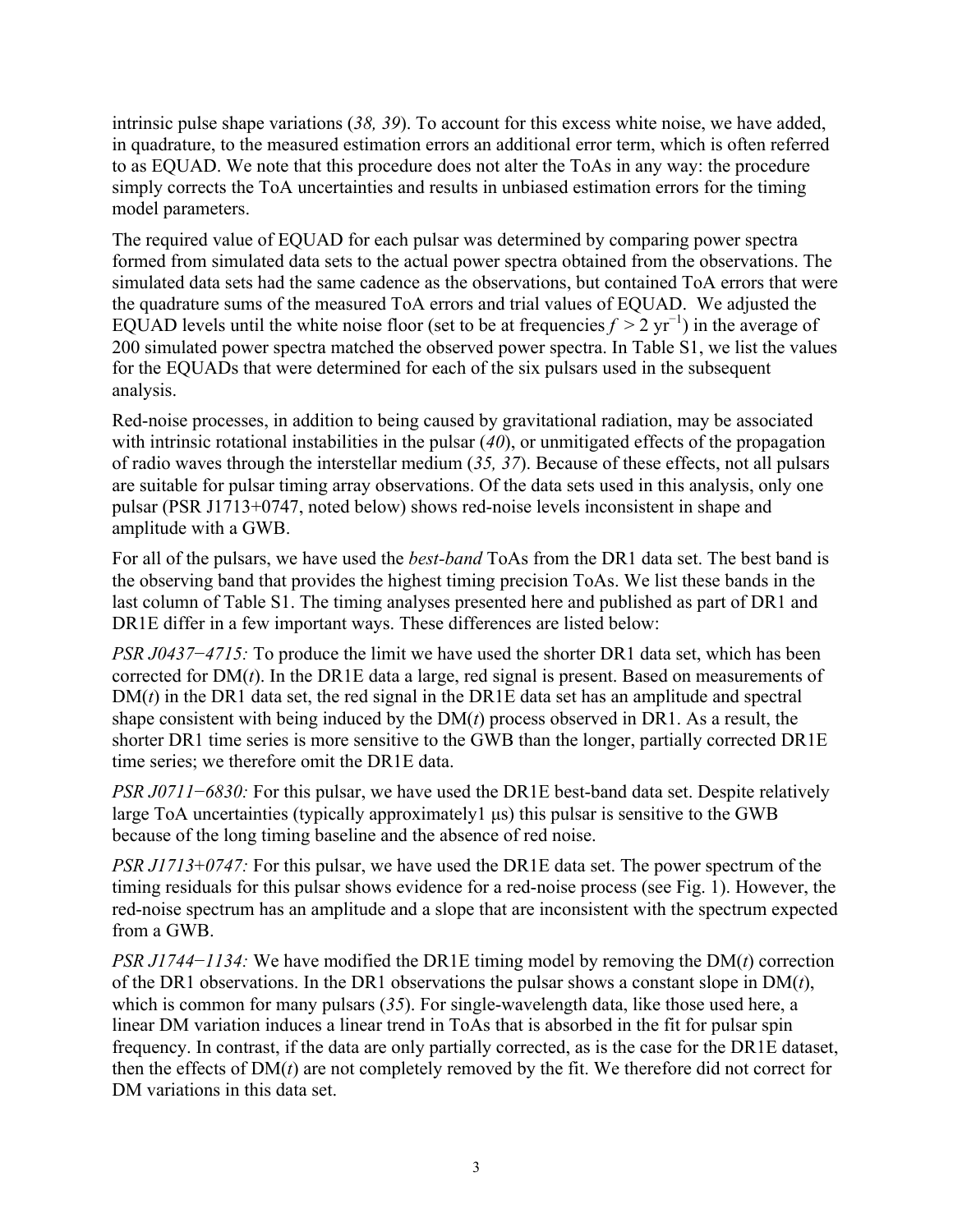*PSR J1857*+*0943:* We used archival observations from the Arecibo telescope (*16*) in addition to the DR1 observations to extend the timing baseline of PSR J1857+0943 from 7 to 25 years. There is a large gap between the end of the Arecibo data set in 1994 and the commencement of the Parkes observations in 2003. The large gap, accompanied by an unknown instrumental offset, distorts the shape of the timing residual power spectrum induced by the GWB. However, as discussed in the next section, this distortion can be modeled.

*PSR J1909–3744:* We have used the DR1E data set, but with two important changes. First, we have utilized additional archival low-frequency 50 cm observations from the Parkes Telescope that extend to the beginning of the data set. These extra observations allow us to measure and correct for  $DM(t)$  over the earlier part of the DR1E span. Second, we identified a 1  $\mu$ s offset in 10 cm observations with one of the receiving backend instruments (PDFB1) that is not present in contemporaneous 20 cm observations with another system (CPSR2). We attribute this offset to an unmodeled instrumental delay in early 10 cm PDFB1 data. We therefore use the contemporaneous CPSR2 observations in the 20 cm band prior to MJD 53819.

## **S2: Algorithm for bounding the strength of the GWB**

Here we describe the algorithm that was used to place an upper bound on the strength of any isotropic, stochastic GWB at GW frequencies accessible to pulsar timing arrays. The algorithm relies on power spectral analyses of the pulsar timing residuals.

## **S2.1 A test statistic for estimating the strength of the GWB**

For each pulsar, *j*, we first calculate the post-fit residual ToAs. From these we form the power spectra,  $P_i(f_i)$ , of the residuals at frequencies  $f_i$ . A prewhitening method (21) is used in the spectral estimation to eliminate spectral leakage and provide nearly independent spectral estimates at the harmonics of  $f = 1/T_{obs}$ , where  $T_{obs}$  is the observing span. This procedure works even if red-noise signals, such as those expected from the GWB, are present.

The power spectra for the six pulsars used in this paper are displayed in Fig. 1. The power spectral estimates,  $P_j(f_i)$ , provide nearly-independent estimates,  $\hat{A}^2_{ij}$ , of  $A^2$  following the relationship

$$
\hat{A}^2_{ij} = P_j(f_i)/g_j(f_i) , (1)
$$

where  $g_i(f_i)$  is a function that describes the shape of the GWB-induced residual power spectral density.

The power spectral density for the GWB is  $G_j(f_i) = A^2 g_j(f_i)$  for a background with characteristic strain *A*. If we consider the GWB-induced ToA variations, rather than the post-fit residuals,  $g_i(f_i)$  $\propto f^{-13/3}$ . However, the shape of the GWB-induced power spectrum in the residuals is distorted by a number of processes. The calculation of *gj*(*fi*) is discussed in supplementary section S2.2.

If the only source of non-zero residuals was the GWB, then the estimators  $\hat{A}^2_{ij}$  would be unbiased and would be maximum likelihood estimators of  $A^2$ . In the presence of any extra red or white noise the bias is non-negative, because the contributions of any white or red-noise processes to the spectral estimates,  $\vec{P_j}(f_i)$ , are non-negative. This makes the individual estimators,  $\hat{A}^2_{ij}$ , conservative for our purpose. We derive an overall estimator of  $A^2$ , which we refer to as the detection statistic,  $\hat{A}^2$ , from the weighted average of these  $\hat{A}^2_{ij}$  estimates,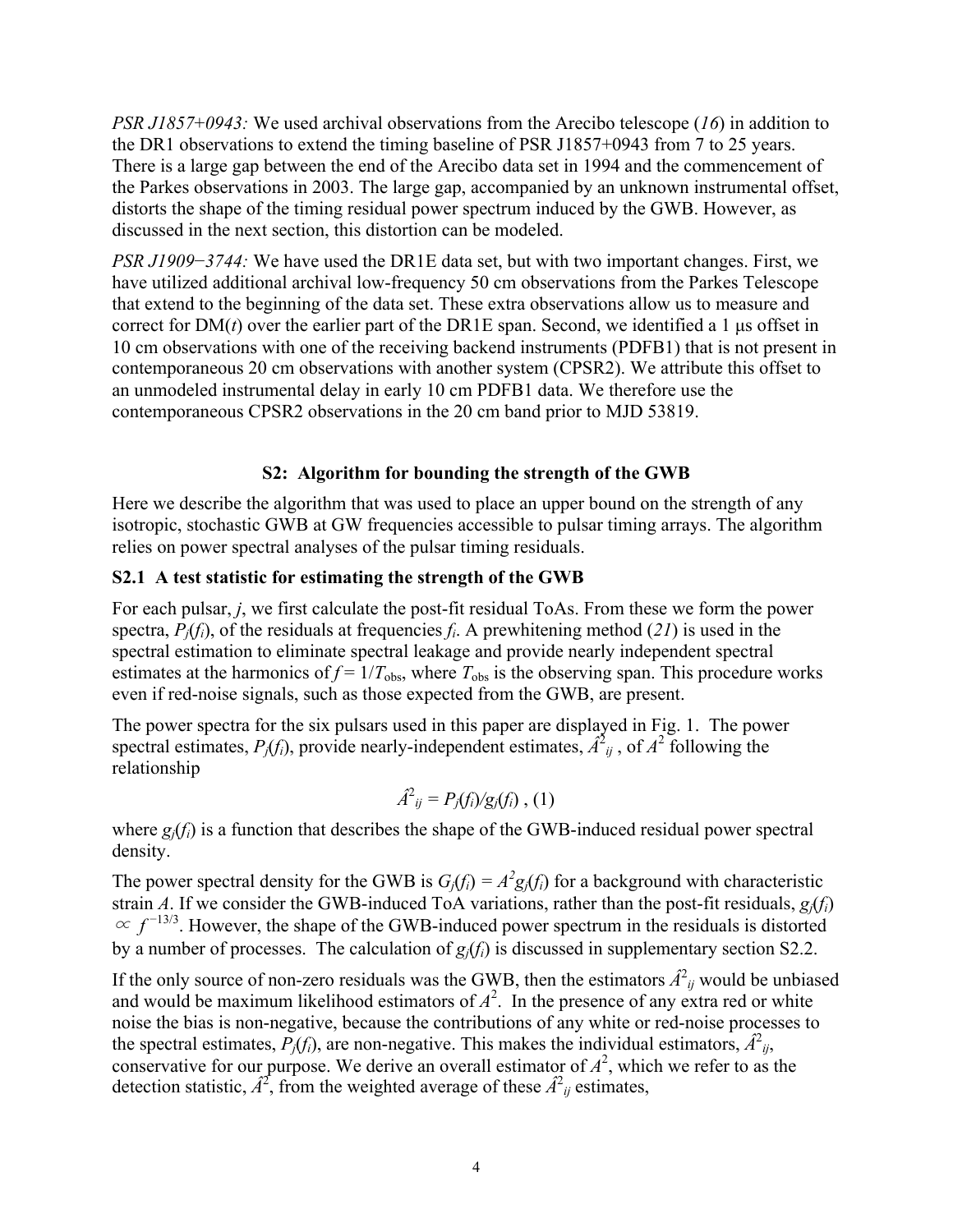$$
\hat{A}^2 = \sum_{ij} \hat{A}^2_{ij} K_{ij} / \sum_{ij} K_{ij}, \quad (2)
$$

where the weights  $K_{ij}$  are chosen to maximize the signal to noise ratio in the estimation of *A* from individual estimates  $\hat{A}^2_{ij}$ .

We ignore the non-GWB noise processes in determining the estimates,  $\hat{A}^2_{ij}$ , but include them when determining the weights,  $K_{ii}$ . This is necessary because the noise levels for some pulsars are much higher than for others. If these extra noise processes are ignored when forming the weights, serious degradation in the variance of the detection statistic occurs. This would result in a spuriously high bound on the amplitude of the GWB. Because each spectral estimate represents  $a \chi^2$  random variable with two degrees of freedom, the variance of any spectral estimate is equal to the square of its mean, so

$$
K_{ij} = [g_j(f_i) / M_j(f_i)]^2, (3)
$$

where  $M_i(f_i) = G_i(f_i) + W_i + R_i(f_i)$  is a smoothed model of the power spectrum that contains the GWB,  $G_i(f_i)$ , of model strength  $A_M$ , white noise  $W_i$ , and, if present, red noise  $R_i(f_i)$ . To model the power spectra, we conduct a joint fit of all of the power spectra using a non-linear fitting algorithm in order to estimate the common parameter *AM*. When applied to the PPTA data sets described in Section S1, we find  $A_M = 1.2 \times 10^{-15}$ .

It is necessary to estimate  $M_i(f_i)$  from the observations; this process is inherently uncertain. However, by restricting this uncertainty to the weights we ensure that the upper bound cannot be biased downward by an error in estimating *Rj*(*fi*). At worst, it can increase the variance of the detection statistic and thus raise the upper limit. Combining Supplementary Eqs. (2) and (3), we use as a detection statistic

$$
\hat{A}^{2} = \sum_{ij} [P_{j}(f_{i}) g_{j}(f_{i})/M^{2} f_{j}(f_{i})] / \sum_{ij} [g_{j}(f_{i}) /M_{j}(f_{i})]^{2} . (4)
$$

A derivation of a similar test statistic can be found in section 5.3.2 of Ref. (*41*).

#### **S2.2 Calculating the shape of GWB power spectrum**

The shape of the GWB-induced power spectrum in the residuals is distorted by the fitting procedure, uneven sampling and heteroscedasticity of the data. These effects cause the GWBinduced power in the lowest frequency bins to be attenuated by a factor generally less than five. The shape of the distortion for each pulsar can be measured through a series of simulations of pulse ToAs (with an identical cadence to the actual observations) containing both the measured white noise and a GWB of strength  $A_M = 1.2 \times 10^{-15}$ , chosen to be the strength of the modeled GWB signal, discussed below.

We calculated the power spectra of the simulated ToAs using our prewhitening algorithm (*21*). The shape, *gj*(*fi*), was calculated from the average of power spectra from 200 realizations. A subsequent set of simulations was used to confirm that this modeling does not affect our bounding technique.

### **S2.3 Setting a limit on the strength of the GWB**

To place an upper limit on the GWB strength, we compared the observed detection statistic to distributions of detection statistics obtained from a series of simulations that each contains a GWB of strength *A*sim and white noise. For the simulations, we used an identical observing cadence to the observations and generated white noise at levels consistent with observations. We did not simulate the red noise present in the PSR J1713+0747 data set. This choice only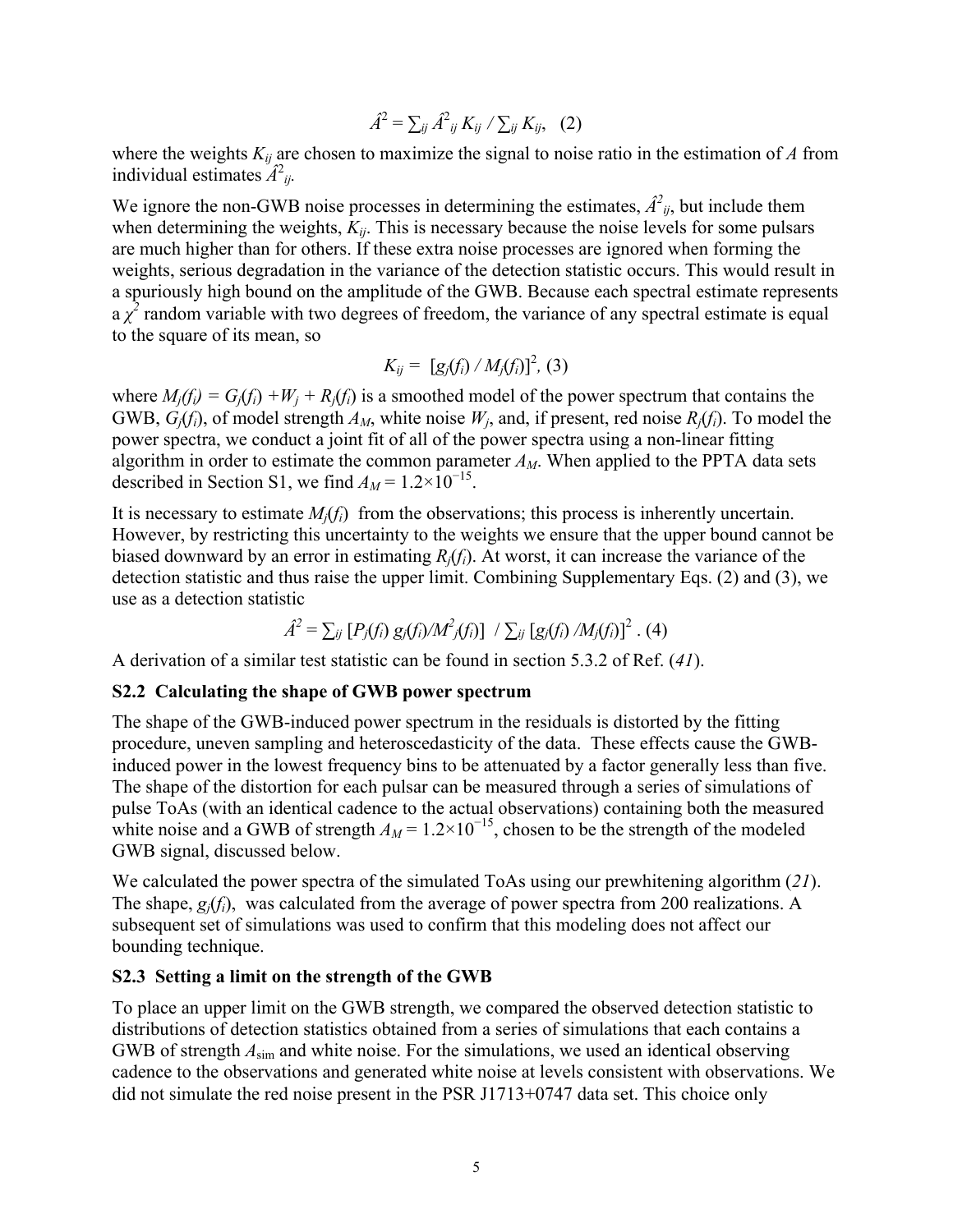conservatively biases our bound. These simulated data sets were then processed using the same fitting algorithm that was applied to the actual data sets. Using the same weighting function  $K_{ii}$ as for the observations, we calculate the distribution of simulated detection statistics.

The strength of the GWB was adjusted until a level  $A_{sim} = A_{95}$  was found such that in 95% of the simulations, the detection statistic exceeded the observed detection statistic. From the observations, we find  $\hat{A} = 1.6 \times 10^{-15}$  and  $A_{95} = 2.4 \times 10^{-15}$ , both of which are consistent with  $A_M$ . The value of the observed detection statistic is interesting, but one must bear in mind that any amount of non-GWB red noise may be present, so our results are consistent with no GWB being present.

We tested the algorithm using a number of mock data sets, including the six data sets that were part of the first International Pulsar Timing Array (IPTA) Data Challenge. All of the data sets comprised simulated ToAs for 38 pulsars observed as part of the IPTA (*42*), spanning five years. The data sets differed in observing cadence, strength of the GWB with spectral index  $\alpha = -2/3$ , and levels of additional noise in the ToAs. Three *open* data sets contained background amplitudes published at the time of release. In contrast, for the three *closed* data sets, the background levels were announced approximately six months after the release. In Table S2, we show both the levels of the GWB contained in the simulated data sets (*A*) and the 95% confidence limits we reach  $(A_{95})$ . In every case our limit is above the injected value, which is consistent with our algorithm producing a 95% confidence limit.

We also tested the algorithm using data sets that better matched our observations. The simulated data sets had identical cadence to the observed data sets, white noise consistent with observations, a GWB of amplitude of  $A_{\text{sim}} = 2.5 \times 10^{-15}$ , and low levels of red noise. We simulated 100 data sets and found in 99 of the cases our  $A_{95} > A_{\text{sim}}$  confirming that our algorithm is conservative.

In placing our limit, we simulated GWBs that followed both Gaussian (*10*) and non-Gaussian (*9*) statistics. Limits (*12, 13*) are typically placed assuming that the GWB-induced ToA variations are a Gaussian random process. For a Gaussian GWB, we find a 95% confidence limit of  $A_{95}$  =  $2.4\times10^{-15}$ . However, recent modeling of the GWB arising from SMBH binaries suggests that significant departures from Gaussian statistics may occur (*8, 9*). The non-Gaussian background shows larger realization-to-realization variation in strength of the GW signal in the simulated ToAs, and hence results in a slightly higher limit. For the non-Gaussian background, we find *A*<sup>95</sup>  $= 2.7 \times 10^{-15}$ .

In order to make a definitive detection of the background it would be necessary to search for the expected correlations between the residual ToAs of different pulsars (*17*, *43*). However there are currently an insufficient number of pulsars sensitive to the GWB at the levels constrained by our upper limit to search for the angular correlation. It is worth noting that, as our result demonstrates, only a few well-timed pulsars are needed to set a constraining upper limit.

### **S3: Calculating**  $f_{\text{PPTA}}$

As outlined in the main text, our limit on the strain spectrum of the GWB of the form  $h_c(f) = Af^a$ (where  $\alpha = -2/3$  for the SMBH binary GWB) can be related to the energy density per logarithmic frequency interval  $\Omega_{GW}(f_{PPTA})$  at a center frequency *f*<sub>PPTA</sub>. To make the conversion, we calculate the reference GW frequency  $f_{\text{PPTA}}$  using a technique (13) that has previously been applied to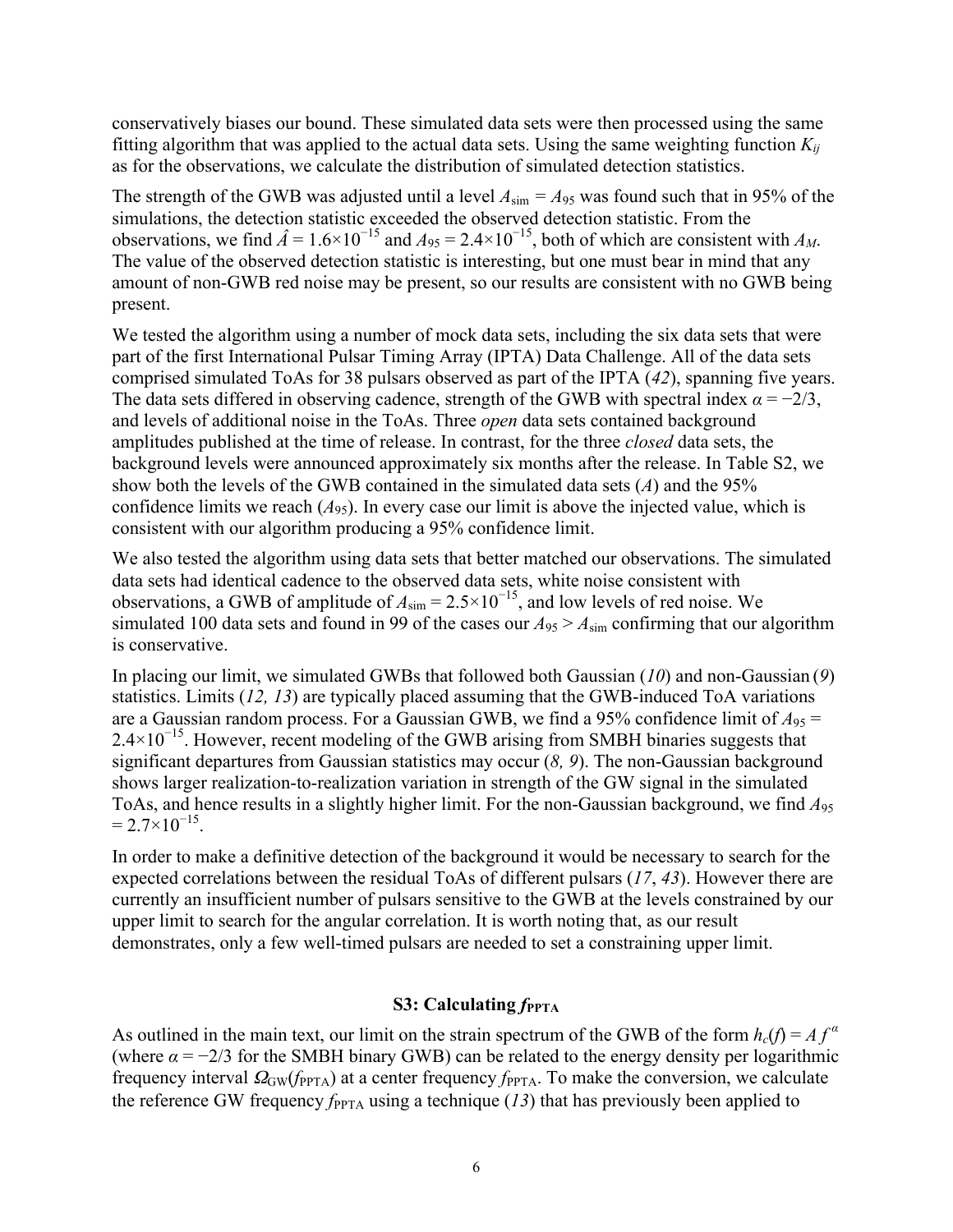pulsar timing array data sets. Under the assumption that the limit is set in a narrow frequency range, the limiting strain amplitude,  $A_{95}$ , will be proportional to  $(f_{PPTA})^{\alpha}$ . This assumption is valid because the spectrum of the signal induced by the GWB in timing residual power spectra is steep, so the limit is set on gravitational radiation emitted close to  $1/T_{obs}$ . It is not exactly  $1/T_{obs}$ for two reasons. Firstly, our data sets vary in total length, so a global  $T_{obs}$  is poorly defined. Secondly, the fitting process removes some of the power in the lowest frequency bins shifting  $f_{\text{PPTA}}$  to frequencies slightly greater than  $1/T_{\text{obs}}$ .

To find  $f_{\text{PPTA}}$ , we therefore calculated  $A_{95}$  for backgrounds with six values of  $\alpha$  ranging from  $-0.5$ to  $-1.17$ . To these points, we fit the relationship  $A_{95} = A_0 (f_{PPTA})^{\alpha}$  to find an unimportant scaling factor,  $A_0$ , and  $f_{\text{PPTA}}$ .

#### **S4: A consistent definition of the GWB amplitude**

There are inconsistencies in published derivations of the amplitude of the GWB from binary SMBHs. Some analyses (*9*, *25*) use an expression for the orientation and polarization-averaged strain from a binary SMBH which includes a factor of  $(4/3)^{1/2}$ , while others (*8, 26, 29*) do not include this factor. The inclusion of the factor increases the predicted strength of the GWB. In the case of ground-based gravitational wave detectors (*44*), the factor is used to account for the rotation of the Earth when estimating the signal to noise ratio; it should not be included when calculating a strain spectrum.

We confirmed the absence of this factor in a number of ways. First, it is possible to calculate the spectral density of the GWB, *Sh*(*f*), using two independent methods, either by using Equation 4 of  $(45)$  or by expressing it directly in terms of the mean squared strain amplitude,  $h_s^2$ , for each binary, as

$$
S_h(f) = \int_0^\infty dz N(z) \frac{4\pi d^2 V_c}{d\Omega dz} \frac{dz}{dt} \frac{dt}{df} h_s^2, \quad (5)
$$

where  $N(z)$  is the number of binaries per unit commoving volume per unit redshift,  $4\pi d^2 V_c/(d\Omega)$ *dz*) is the co-moving volume shell between redshifts *z* and *dz*, and *t* is observer time. This equation and Equation 4 of (45) are equivalent only if the factor of  $(4/3)^{1/2}$  is absent in the expression for  $h_s$ . Next,  $S_h(f)$  is related to the power spectral density of the GWB-induced ToA variations, *P*(*f*), as (Ref. *10*)

$$
P(f) = \frac{1}{12\pi^2} \frac{1}{f^2} S_h(f). \quad (6)
$$

We confirmed this relation and the absence of the factor of  $(4/3)^{1/2}$  in the specific case of a GWB from binary SMBHs by analytically calculating the variance of the ToA variations induced by an individual binary in terms of its chirp mass, orbital frequency and distance, with random orientation parameters. We also simulated the effects on mock pulsar timing datasets of populations of binaries with random orientation parameters in the TEMPO2 software package (*10*), and checked that the power spectra of the residuals, calculated using a similar prewhitening method to that used with the real data (*21*), were consistent with the above calculations.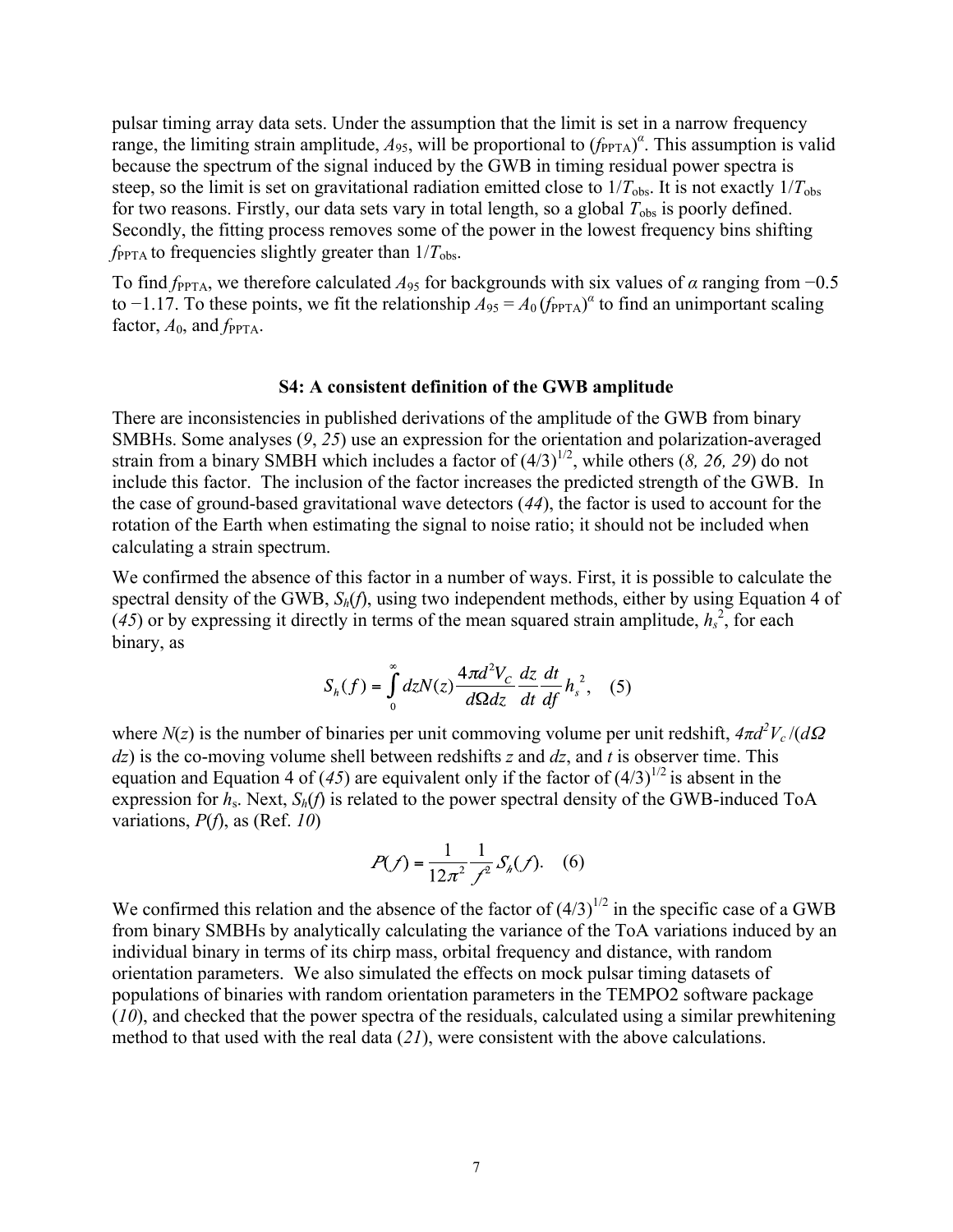In order to directly compare all of the predictions for the GWB, we re-scaled predictions that included this factor. Therefore the prediction for  $\Omega_{GW}(f_{PPTA})$  from (25) was multiplied by a factor of 3/4.

### **S5: Empirical models for the GWB**

In the main text, we compare the PPTA constraints on  $\Omega_{GW}(f_{PPTA})$  with the two most recent predictions for  $\Omega$ <sub>GW</sub>(*f*<sub>PPTA</sub>) directly based on observations. These are as follows:

- *1. An empirical synthesis of models* (Ref. *26*): This work considered the predicted GWB amplitudes within the empirically constrained parameter space of galaxy and supermassive black hole co-evolution. The strength of the assumed Gaussian GWB is estimated using galaxy stellar mass functions, galaxy close-pair fractions, galaxy merger timescales, and SMBH-galaxy scaling relations. We restricted our analysis to the predicted range of GWB amplitudes given the most recent SMBH and bulge mass measurements, and assume a Gaussian GWB.
- *2. A merger-driven galaxy evolution model* (Ref. *25*): This work predicts the GWB assuming that all evolution in the observed galaxy stellar mass function and the SMBH mass function at redshifts *z*<1 is caused by galaxy mergers alone. This naturally leads to the highest possible prediction for the GWB given empirical constraints (*26*), because it results in a maximal galaxy merger rate. In our analysis, we use a Gaussian GWB, as suggested in Ref. (*25*). We also assume that the prediction, made at GW frequencies greater than  $f_{\text{PPTA}}$ , can extrapolated to  $f_{\text{PPTA}}$  by assuming  $\Omega_{\text{GW}}(f) \propto f^{2/3}$ , which is expected for binary SMBHs in circular orbits evolving under GW emission alone. Finally, we scale this prediction for  $\Omega_{\rm GW}(f_{\rm PPTA})$  by 3/4 as described above.

## **S6: Physical models for the GWB**

## **S6.1: A model for the GWB based on the Millennium simulations**

Here, we assume the following cosmological parameters: a fractional matter density of  $\Omega_M$  = 0.25, a fractional dark energy density of  $\Omega_{\Lambda}$  = 0.75, and a Hubble constant of  $H_0$  = 73 km s<sup>-1</sup> Mpc<sup>−</sup><sup>1</sup> . These values are consistent with those used in the Millennium simulations (*27, 28*). The Millennium simulations use slightly different cosmological parameters to those recently measured by the Wilkinson Microwave Anisotropy Probe (*46*). These differences have a negligible effect on galaxy merger rates for the redshifts *z* < 3 relevant to this work (*46*), and therefore do not affect our results.

We modeled the GWB from binary SMBHs using the semi-analytic galaxy formation model of Guo et al. (Ref. *4*, hereafter G11). The semi-analytic model describes the evolution of baryonic matter within the evolving cold dark matter distribution derived from the Millennium (*27*) and Millennium-II (*28*) simulations. SMBHs at the centers of galaxies in the model grow primarily through galaxy mergers. In a galaxy merger, the two central SMBHs first coalesce, after which the resulting SMBH accretes dynamically cold gas of mass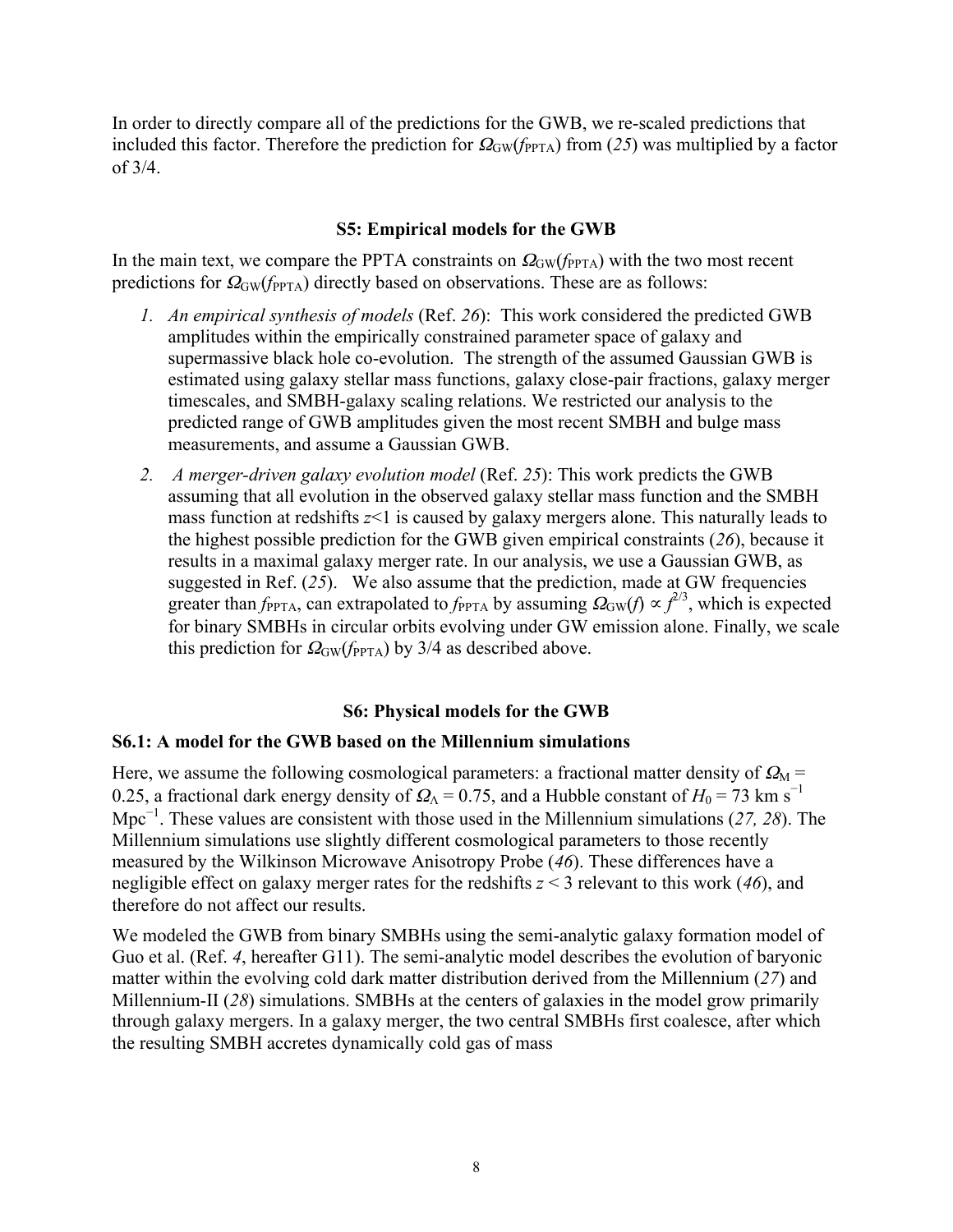$$
\Delta M_{\text{BH}} = f_{\text{BH}} \frac{M_{\text{min}}}{M_{\text{max}}} \left[ \frac{M_{\text{cold}}}{1 + (280 \text{ km s}^{-1} / V_{\text{vir}})} \right], (7)
$$

where  $M_{\text{min}}$  and  $M_{\text{maj}}$  are, respectively, the baryonic masses of the secondary and primary merging galaxies;  $M_{\text{cold}}$  is the cold gas mass of the merged galaxy,  $V_{\text{vir}}$  is the virial velocity of the merged dark matter halo; and  $f_{\text{BH}}$  is a free parameter of the model that sets the fraction of cold gas accreted in each merger. Predictions of the G11 model are consistent with many properties of galaxies across cosmic time. The predicted SMBH mass function at different redshifts, and hence the SMBH merger rate, is directly related to the galaxy stellar mass, luminosity and color distributions. The SMBH growth history predicted by the model was also used to produce a model bolometric quasar luminosity function that reasonably matches observations for redshifts z < 3 (Ref. *47*).

#### **S6.2 Including new SMBH and bulge-mass measurements in the model**

Central to the G11 model treatment of SMBHs is its ability to reproduce the relationship between galaxy bulges and SMBH masses observed in the local Universe. The  $M_{BH}$  −  $M_{bulge}$  relation was recently re-calculated by McConnell & Ma (Ref. *2*, hereafter MM13) using SMBH and bulgemass estimates for a larger sample of galaxies than used in previous studies. In a number of galaxies, existing measurements of  $\Gamma = M_{BH}/M_{bulge}$  were revised to higher values, resulting in a normalization for the  $M_{\text{BH}} - M_{\text{bulge}}$  relation that is a factor of 1.8 greater than previously calculated (*48*).

These new mass measurements require the alteration of two covariant quantities in the G11 model: the amounts of cold gas accreted by central SMBHs following each merger, parameterized by *f*<sub>BH</sub>; and the quiescent accretion rate onto central SMBHs from hot gas halos, parameterized by  $\kappa_{AGN}$  in the G11 model. The former parameter governs the dominant growth mechanism of SMBHs. The accretion of hot gas, governed by the latter parameter, is associated with the suppression of cooling of the hot gas, and hence a suppression of quiescent star formation. These parameters were set in an earlier iteration of the G11 model (*3*) using an older  $M_{\text{BH}} - M_{\text{bulge}}$  relation (48) and the observed galaxy stellar mass function.

However, the large covariance between the two parameters (*49*) implies that the parameters can be tuned to the new *M*<sub>BH</sub> − *M*<sub>bulge</sub> relation without affecting the self-consistency of the model. We characterize the updated SMBH-bulge sample by the mean SMBH to bulge mass ratio, *Γ*obs =  $\langle M_{\rm BH}/M_{\rm bulge} \rangle$ . While MM13 chose estimates of bulge masses that excluded contributions to the gravitational potentials from dark matter to estimate the  $M_{BH} - M_{bulge}$  relation, we chose to use, where available, bulge-mass estimates including dark matter contributions. This was done in order to obtain the most accurate value of *Γ*obs possible. MM13 were interested in obtaining a self-consistent  $M_{\text{BH}} - M_{\text{bulge}}$  relation, and found that the relation was not significantly affected by the above choice of bulge mass estimates.

To account for the revised sample of SMBH and bulge masses, we scaled the masses of SMBHs in the G11 model by a factor  $F$ , which is equivalent to adjusting the parameter  $f_{BH}$ . This equivalence is physically justified for two reasons. First, it is thought that the vast majority of the mass of SMBHs in the local Universe has been built up through accretion in quasar phases (*50*), i.e., the masses of the first generation of black holes are relatively small. In fact, no SMBH seeds are included in the G11 model. Instead, upon the first merger experienced by a pair of galaxies, an SMBH with a mass given by Supplementary Eq. (7) is assumed to be created in the merger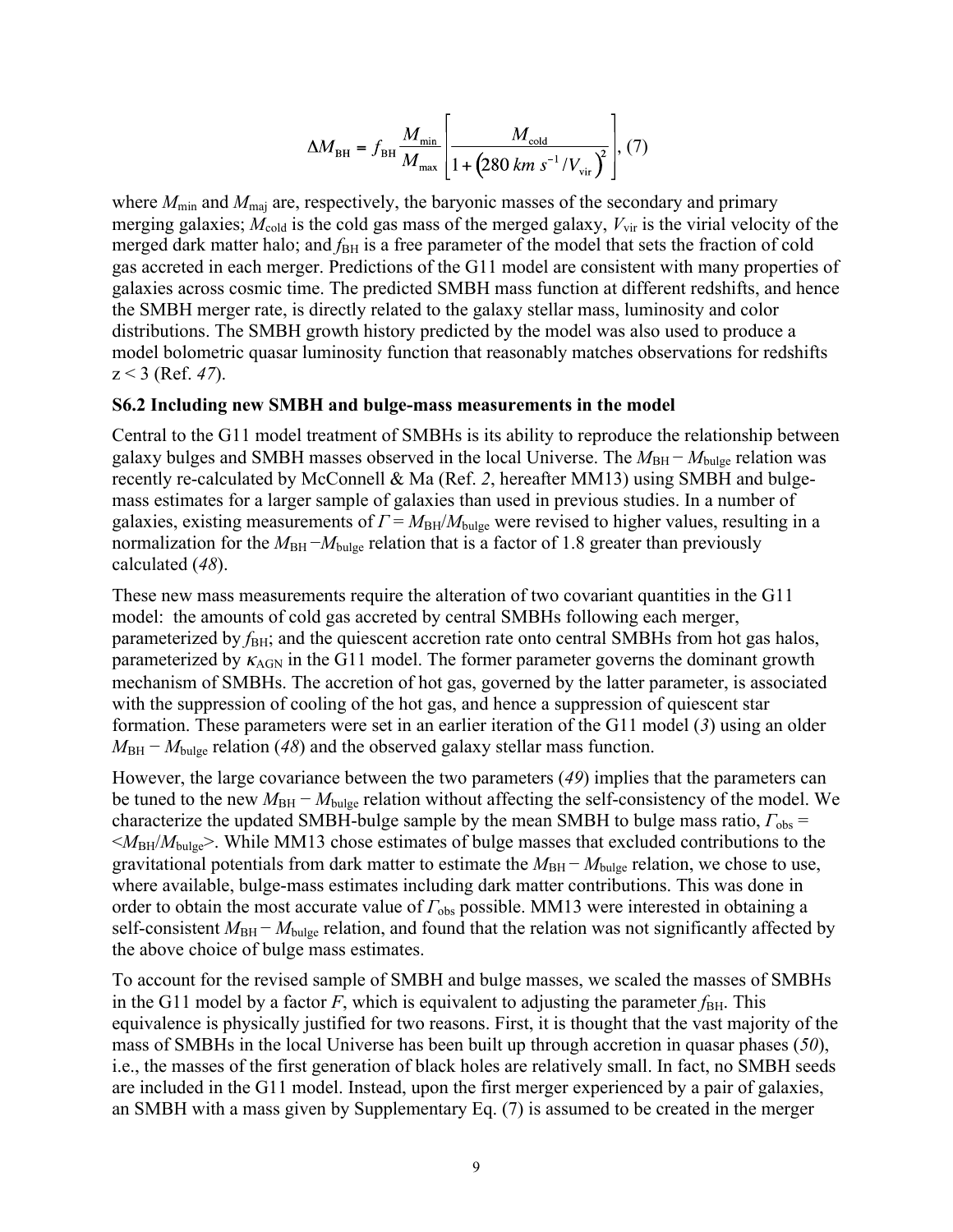remnant. Second, SMBHs are at most a hundredth of the total baryon masses of their host galaxies, indicating that the contribution of SMBHs to the baryonic masses of their host galaxies, and hence the amount of gas accreted in mergers, is largely independent of the SMBH mass. Together, these facts imply that an SMBH at any redshift in the G11 model, having undergone any number of accretion and coalescence episodes with other SMBHs, will have a mass that increases linearly with f<sub>BH</sub>. This was confirmed by examining the SMBH mass functions output by the Croton et al. semi-analytic model (3) for different values of  $f_{\rm BH}$ .

#### **S6.3 Scaling the masses of the G11 SMBHs**

Given that (a) the sample used to measure  $\Gamma_{obs}$  comprises only 35 SMBH-galaxy pairs, (b) individual mass measurements show large uncertainty, and (c) the  $M_{BH} - M_{bulge}$  relation shows large intrinsic scatter, the value of *F* has significant uncertainty. To account for this uncertainty when calculating the strength of the GWB, we need to estimate the posterior probability distribution of the factor *F* given the observed ratio *Γ*obs between SMBH and bulge masses, i.e.,  $\rho(F | F_{obs})$ . This is straightforward to evaluate using Bayes' Theorem:

$$
\rho(F \mid \Gamma_{\text{obs}}) \propto \rho(\Gamma_{\text{obs}} \mid F) \, \rho(F), \quad (8)
$$

where  $\rho$  ( $\Gamma_{\text{obs}}$  | *F*) is the probability density of obtaining  $\Gamma_{\text{obs}}$  for different values of *F*, also referred to as the likelihood of *F* given *Γ*obs. We adopt a uniform prior in *F* within a reasonable range in *F*,  $(0.8 < F < 3.2)$ .

We used a Monte Carlo technique to evaluate the posterior distribution  $\rho(\Gamma_{obs} | F)$ . For fixed *F*, we generated  $10^5$  random values of *Γ* from the G11 model. Each value was calculated using random selections of 35 SMBH-bulge pairs with the same bulge mass distribution as the sample of MM13. We also generated 10<sup>5</sup> random values of  $\Gamma_{\text{obs}}$  using the observational errors. The posterior distribution was then found by estimating the probability density of the distribution of log(*Γ*/*Γ*obs) values at zero. This process was repeated for many values of *F* in the range 0.8 < *F* < 3.2.

Our maximum likelihood estimate of *F* is 1.9, with the 5th and 95th percentiles of the posterior distribution  $\rho(\Gamma_{\text{obs}} | F)$  lying at  $F = 1.46$  and  $F = 2.46$  respectively. This is consistent with the updated ratio of the normalization of the  $M_{BH} - M_{bulge}$  relation found by MM13.

### **S6.4 Predicting**  $\Omega_{\rm GW}(f)$

We use a technique similar to that outlined in (*9*, hereafter R12) to derive the GW signal from binary SMBHs in the G11 model. R12 found a distribution of the number of observable binary SMBHs per unit GW frequency per unit frequency-independent GW power,  $h_0$ , from the G11 model, and fitted this distribution with an analytic function. The GW power is defined as

$$
h_0 = \sqrt{\frac{32}{5}} \frac{(GM_C)^{5/3}}{c^4 D(z)} (\pi (1+z))^{2/3}, (9)
$$

where  $M_C$  is the chirp mass,  $c$  is the vacuum speed of light,  $G$  is Newton's gravitational constant, and  $D(z)$  is the comoving coordinate distance at redshift *z*. The distribution,  $\Phi$ , is defined to be

$$
\Phi(h_0, z, f) = 4\pi \frac{dN}{dh_0} \frac{d^2V_c}{d\Omega dz} \frac{dz}{dt} \frac{dt}{df}, (10)
$$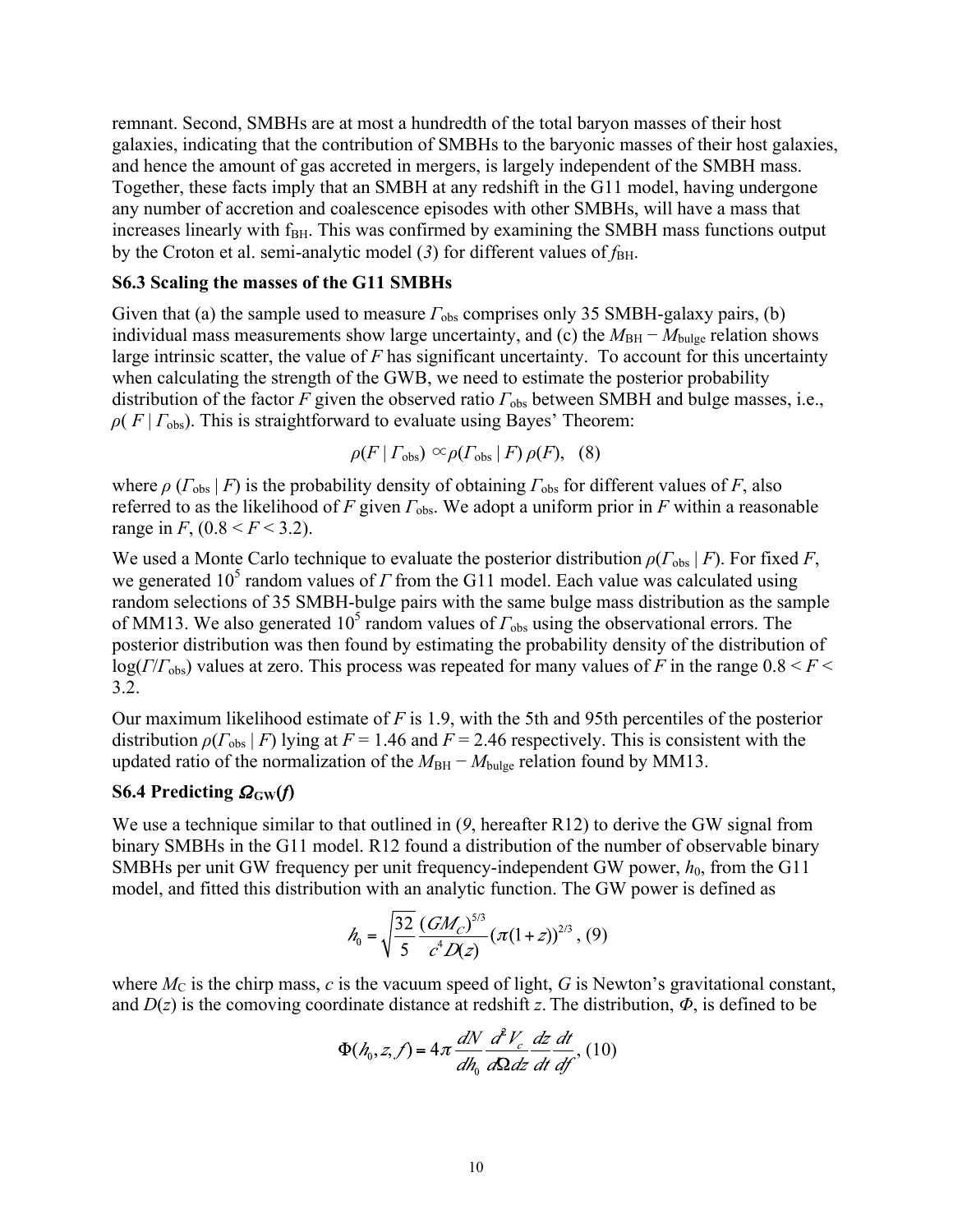where *N* is the number of binary SMBHs per unit comoving volume per unit solid angle on the sky. While the derivative *dz/dt* is straightforward to evaluate from cosmological theory, the derivative *dt/df* depends on the binary chirp mass, redshift and frequency (see Eq. 15 of R12). We therefore cannot evaluate  $\Phi$  at values of  $F \neq 1$  from the fitted form alone.

As in R12, we first used the G11 model to find the numbers of observable SMBH-SMBH coalescence events in different bins of  $h_0$  and  $z$ , i.e.,

$$
N(h_0, z) \approx 4\pi \frac{dN}{dh_0} \frac{d^2V_c}{d\Omega dz} \Delta h_0 \Delta z, (11)
$$

where  $\Delta h_0$  and  $\Delta z$  are the bin-widths. As outlined in R12, the G11 model does not predict a unique  $N(h_0, z)$ ; we instead formed 1000 realisations, and summed them to get  $N_{1000}(h_0, z)$ . In order to well-approximate the mean form of  $N(h_0, z)$ , we fitted a broken power-law function to the distribution at each redshift:

$$
N_{\text{fit},1000}(h_0, z) = n (h_0/p_{\text{h}})^{\beta} (1 + h_0/p_{\text{h}})^{\gamma}, (12)
$$

where  $n, p_h, \beta$ , and  $\gamma$  are free parameters. This modeling is essential when calculating the average properties of the GW signal.

In order to appropriately account for  $h_0$  bins with no events, prevalent at the high- $h_0$  end of the distributions at all redshifts, we re-fit the distributions assuming Poisson-distributed counts in each bin above the break in the power law,  $p_h$ . Maximum-likelihood fits were performed to single power laws for  $h_0$  values above  $p_h$  using Markov Chain Monte Carlo sampling of the likelihoods. We found *Φ* by combining Supplementary Eqs. (10), (11), and (12) (dividing each  $N_{\text{fit,1000}}(h_0, z)$  by 1000), and then calculated  $\Omega_{\text{GW}}(f)$  by evaluating

$$
\Omega_{GW}(f) = \frac{2\pi^2}{3H_0^2} \int_{h_0, \min(z)}^{h_0, \max(z)} dh_0 \int_0^\infty dz \Phi(h_0, z, f) f^{2/3} \quad . \tag{13}
$$

The lower bound of the  $h_0$  integral at each redshift,  $h_{0, min}(z)$ , was set to correspond to the value of h<sub>0</sub> corresponding to a binary with chirp mass  $10^6$  M<sub>☉</sub> at  $z = 6$ . The upper bound,  $h_{0, max}(z)$ , was set to the larger of either the value of  $h_0$  of the strongest source in  $N_{1000}(h_0, z)$  or the value above which one source was expected in the given redshift bin. The probability distribution  $\rho(F | T_{obs})$ into a probability distribution  $\rho_M(\Omega_{GW})$ , depicted in Fig. 2 of the main text, using Supplementary Eq. (13), and by calculating the distribution *Φ* for different values of *F*.

For each value of *F*, new distributions  $N_{\text{fit},1000}(h_0, z)$  were evaluated. We assumed that  $\Omega_{\rm GW}(f) \propto f^{2/3}$ , which is expected for circular binaries evolving under GW emission alone. We do not need to account for binaries that have reached the last stable orbits, because binaries in the mass and mass ratio ranges under consideration are expected to reach their last stable orbits at frequencies much larger than  $f_{\text{PPTA}}$ .

The use of Poisson fitting to the source distributions at each redshift, the method of setting the  $h_0$ bounds, and the removal of a factor of  $(4/3)^{1/2}$  from the definition of the mean strain amplitude of a binary together represent the major differences between the methods used here and in R12 to calculate the GW signal predicted by the G11 model. If instead of using Poisson fitting, standard least-squares fitting is used, the fitted functions are biased low above  $p_h$  at every redshift. In R12, an analytic function was fitted using least-squares methods to the redshift-integrated distribution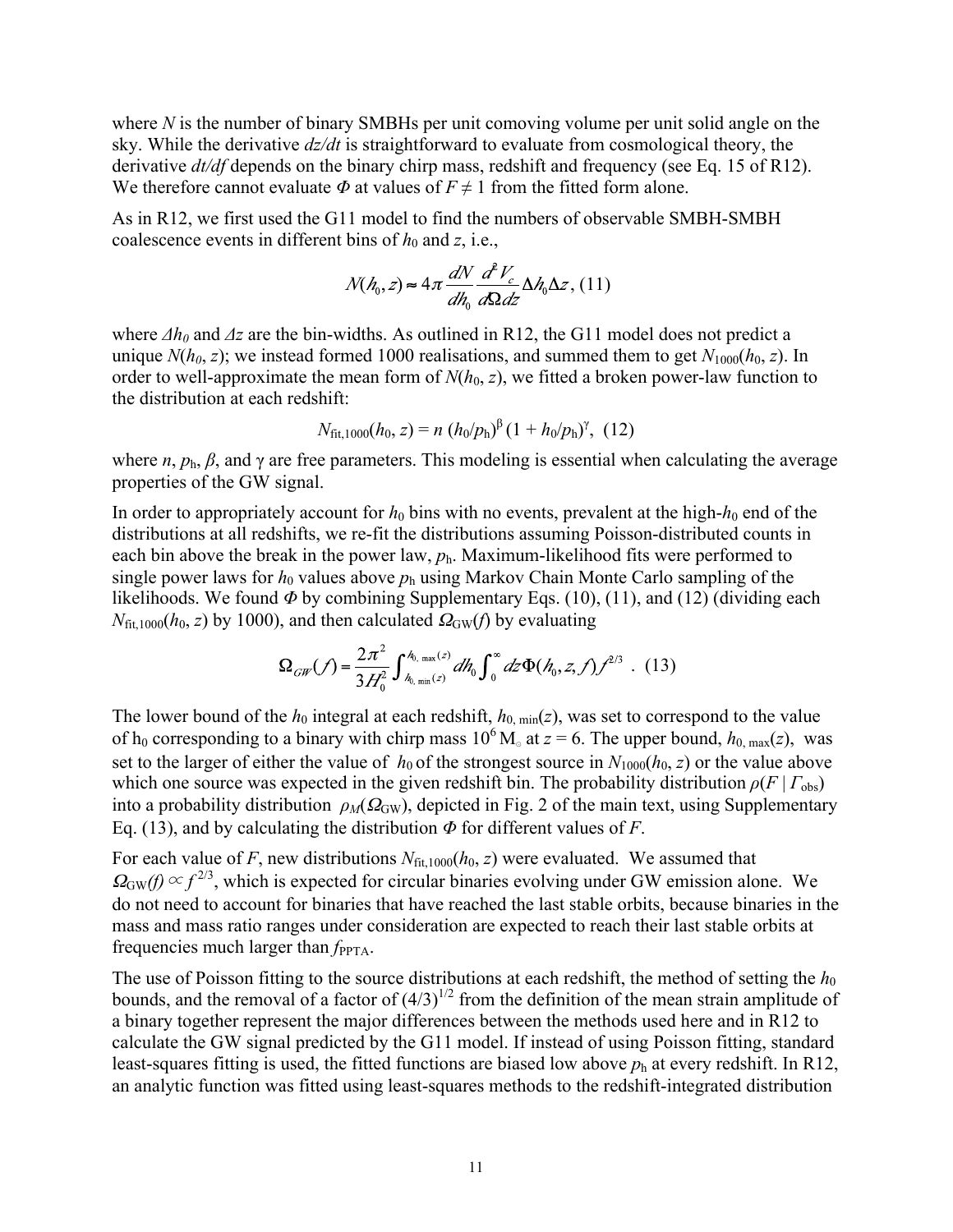of binary SMBHs in  $h_0$ . The upper bound,  $h_{0, max}(z)$ , was set at to be the value above which the averaged distribution was non-continuous.

For  $F = 1$ , we find  $A = 8.0 \times 10^{-16}$ . For this work, we therefore simulate ToA variations induced by the GWB with non-Gaussian statistics for  $F \neq 1$  by scaling the strengths of individual GW sources simulated with  $F = 1$  to produce the expected mean  $\Omega_{GW}(f)$  corresponding to a given *F*. We verified this method by generating multiple realizations of lists of binaries from  $\Phi(h_0, z, f)$ for  $F = 1$ , 2 and 3, and comparing the power spectra of the resulting ToA variations with those generated using the simpler technique using Anderson-Darling tests.

## **S6.5: Extending the G11 model of the GWB**

The G11 model is designed to produce SMBHs at  $z = 0$  with masses that are, on average, a fixed fraction of the masses of their host bulges regardless of the type of galaxy they reside in. This is consistent with a number of observational results (*1, 2, 48*). However, it is possible that galaxies that are well modeled by Sérsic luminosity profiles, and galaxies with partially depleted cores, follow different  $M_{\text{BH}} - M_{\text{bulge}}$  relations (51). *Core* galaxies tend to have greater masses than *Sérsic* galaxies, and are thought to have formed through dissipationless dry mergers, whereas Sérsic galaxies are thought to have formed through dissipational, secular processes. The *M*<sub>BH</sub> − *M*bulge relation for core galaxies is linear, with a mean ratio *Γ* that is 0.1 dex greater than that fitted by MM12 for their entire sample (*51*). While attempting to tune the G11 model to match the proposed broken power-law  $M_{BH} - M_{bulge}$  relation would result in a higher GWB amplitude, this would not reflect the fact that the model does not account for the multiple dominant modes of SMBH growth that would be required to reproduce these observations.

## **S6.6: An alternative physical model for the GWB**

The alternative physical model that we consider (*29*) uses an adaptive mesh refinement code to perform cosmological hydrodynamic simulations of a cluster and a void environment, which trace the assembly of galaxies and SMBHs at redshifts *z* < 4. This model differs from the Millennium based model presented in S6.1 to S6.4 in the following ways:

- This model numerically traces the evolution of the baryonic components in the simulations along with the dark matter, rather than using a semi-analytic framework. The prescriptions for various physical processes are also slightly different; see (*29*) and (*4*) and references therein for details*.*
- The assumed cosmological parameters in this model are from the 7 yr Wilkinson Microwave Anisotropy Probe results, rather than from the 1 yr results.

The resulting prediction for  $\Omega_{GW}(f_{PPTA})$  is higher than the prediction based on the G11 model.

## **S7: Comparing the GWB predictions to the PPTA data**

Here, we describe how we calculate the probability,  $Pr(M)$ , of a given model prediction for  $\Omega_{GW}$ (denoted *M*) being consistent with the PPTA constraints on  $\Omega_{GW}$ . The model prediction is represented by the probability density function  $\rho_M(\Omega_{GW})$ :

$$
\rho_M(\Omega_{GW}) = \frac{d \Pr(M \mid \Omega_{GW})}{d \log \Omega_{GW}}.\ (14)
$$

This can be interpreted as the conditional probability density of the model being true given a value of  $\Omega_{\rm GW}$ .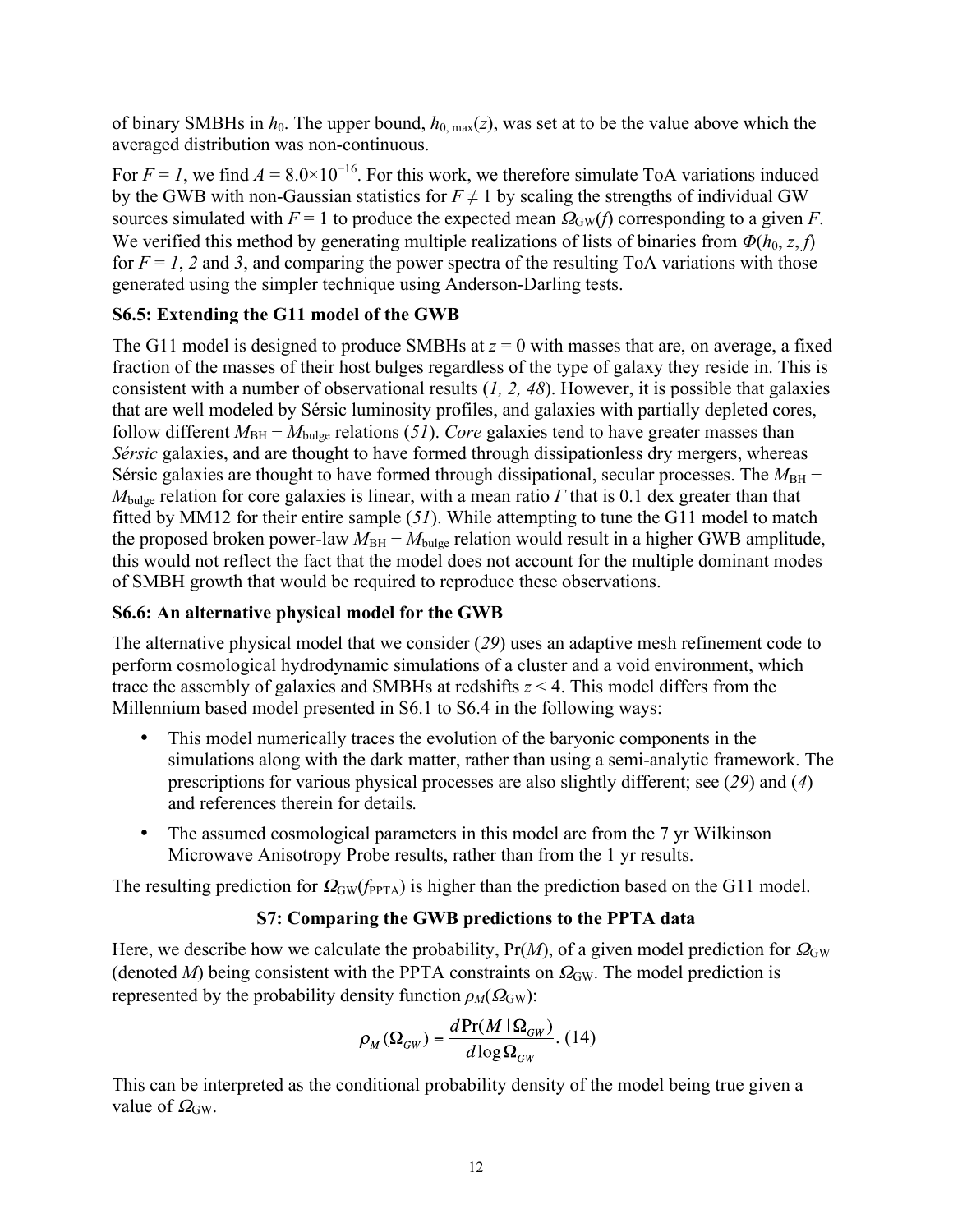By conducting simulations with different injected GWB strengths *A*sim as described in Section S2, we empirically evaluate the probabilities of different values of *A*sim, and hence different values of  $\Omega_{\rm GW}$  (i.e., Pr( $\Omega_{\rm GW}$ )). For example, for  $\Omega_{\rm GW}$  corresponding to  $A_{95}$ , Pr( $\Omega_{\rm GW}$ ) = 0.05. We plot  $\rho_M(\Omega_{\rm GW})$  for each model under consideration, and Pr( $\Omega_{\rm GW}$ ) for both Gaussian and non-Gaussian GWBs in Fig. 2 of the main text.

From the law of total probability,

$$
Pr(M) = \int_{-\infty}^{\infty} d \log \Omega_{GW} \rho_M(\Omega_{GW}) Pr(\Omega_{GW}).
$$
 (15)

For both a Gaussian and non-Gaussian GWB, we find that  $Pr(\Omega_{GW})$  is well modeled using a complementary Gaussian error function. For a Gaussian GWB, we have

$$
Pr(\Omega_{GW}) = \int_{\log \Omega_{GW}}^{\infty} d\log \Omega_{GW} \frac{1}{\sqrt{2\pi (0.25)^2}} exp\left[-\frac{(\log \Omega_{GW} + 9.37)^2}{2(0.25)^2}\right], \quad (16)
$$

and for a non-Gaussian GWB,

$$
Pr(\Omega_{GW}) = \int_{\log \Omega_{GW}}^{\infty} d\log \Omega_{ow} \frac{1}{\sqrt{2\pi (0.33)^2}} exp\left[-\frac{(\log \Omega_{GW} + 9.34)^2}{2(0.33)^2}\right], \quad (17)
$$

For the G11 model, we find that  $\rho_M(\Omega_{GW})$  can be modeled to be the sum of two Gaussian functions:

$$
\rho_M(\Omega_{GW}) = \frac{0.983}{\sqrt{2\pi (0.115)^2}} \exp\left[\frac{-(\log\Omega_{GW} + 9.35)^2}{2(0.115)^2}\right] + \frac{0.017}{\sqrt{2\pi (0.123)^2}} \exp\left[\frac{-(\log\Omega_{GW} + 9.54)^2}{2(0.123)^2}\right],
$$
(18)

In addition to the Millennium-based model, we examine how the PPTA limit on the strength of the GWB can be used to constrain two recently developed predictions for the strength of the GWB.

For the *empirical synthesis* of models (26), we take for  $\rho_M(\Omega_{GW})$  the prediction given the most recent SMBH and bulge mass measurements. These results yield a lognormal distribution for the probability density function of

$$
\rho_M(\Omega_{GW}) = \frac{1}{\sqrt{2\pi (0.610)^2}} \exp\left[\frac{-(\log \Omega_{GW} + 9.44)^2}{2(0.610)^2}\right].
$$
 (19)

For the *merger-driven model* (*25*)*,* the probability distribution is

$$
\rho_M(\Omega_{GW}) = \frac{1}{\sqrt{2\pi (0.571)^2}} \exp\left[\frac{-(\log \Omega_{GW} + 8.53)^2}{2(0.571)^2}\right].
$$
 (20)

For the *alternative physical model* (*29*), the probability distribution is

$$
\rho_M(\Omega_{GW}) = \frac{1}{\sqrt{2\pi (0.260)^2}} \exp\left[\frac{-(\log \Omega_{GW} + 9.27)^2}{2(0.260)^2}\right].
$$
 (21)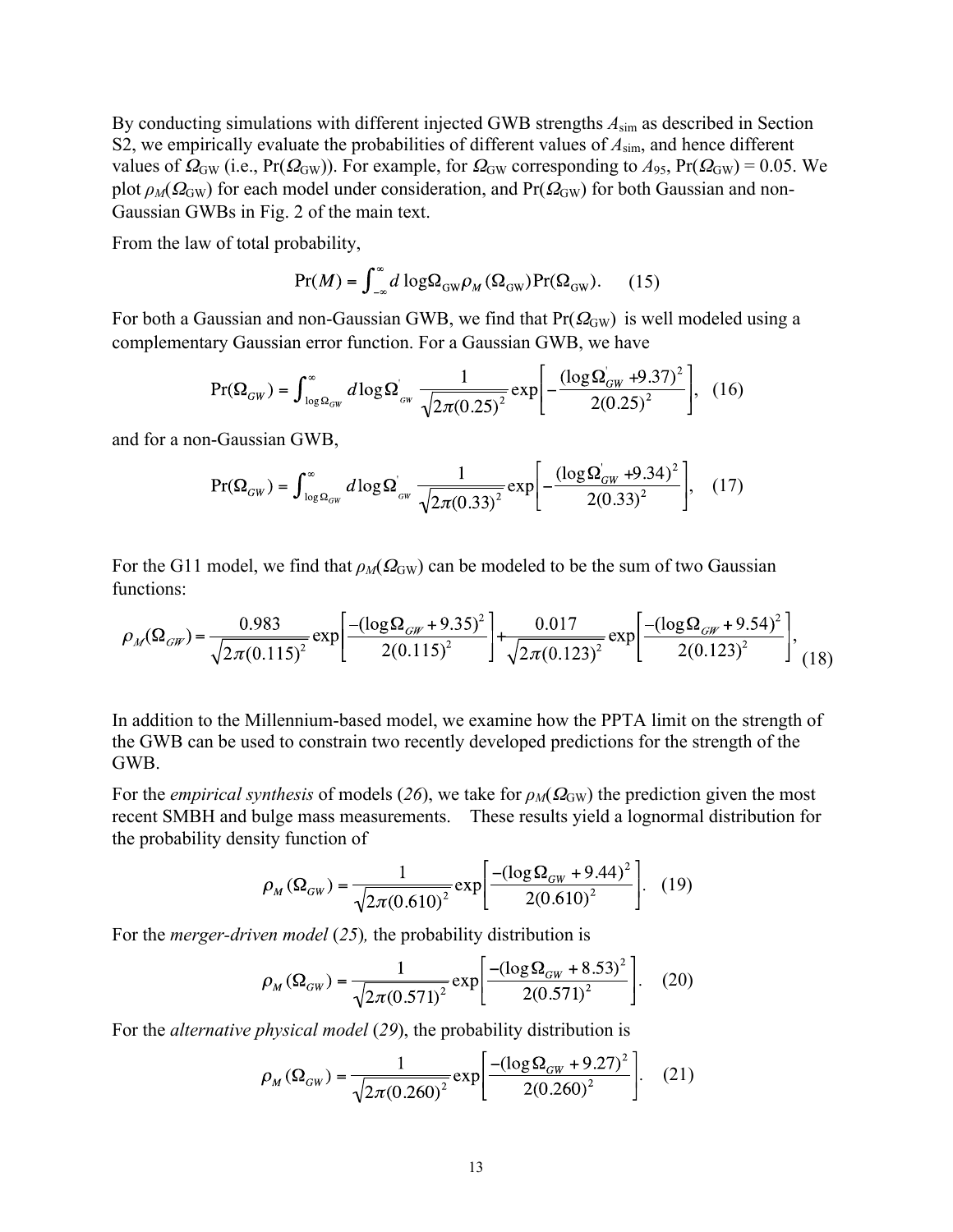By substituting expressions for  $Pr(\Omega_{GW})$  and  $\rho_M(\Omega_{GW})$  for the different models into Supplementary Eq. (15), we find Pr(*M*).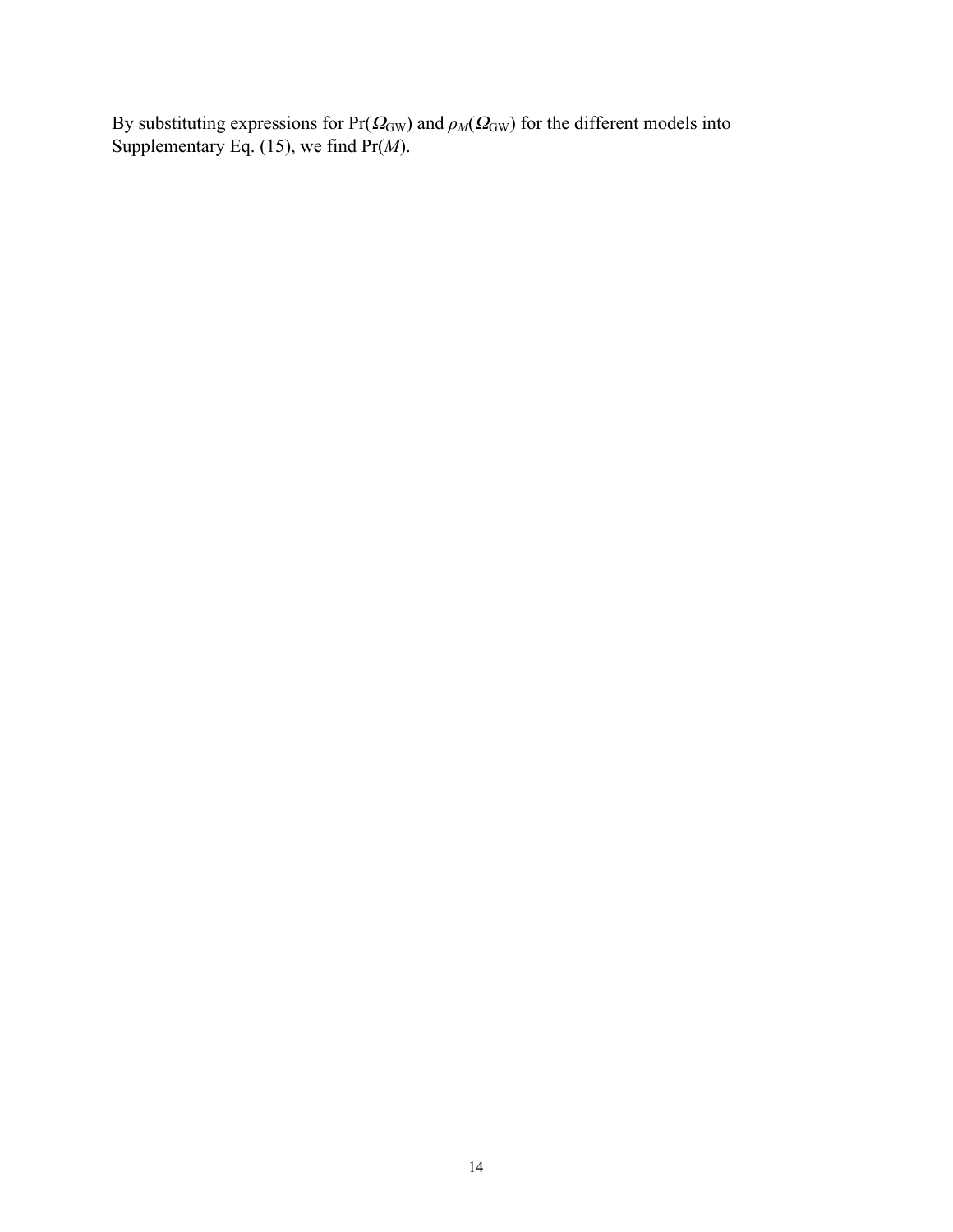



**Supplementary Fig. S1:** Post-fit timing residuals for the PPTA pulsars (*14*) used to place a limit on the GWB amplitude.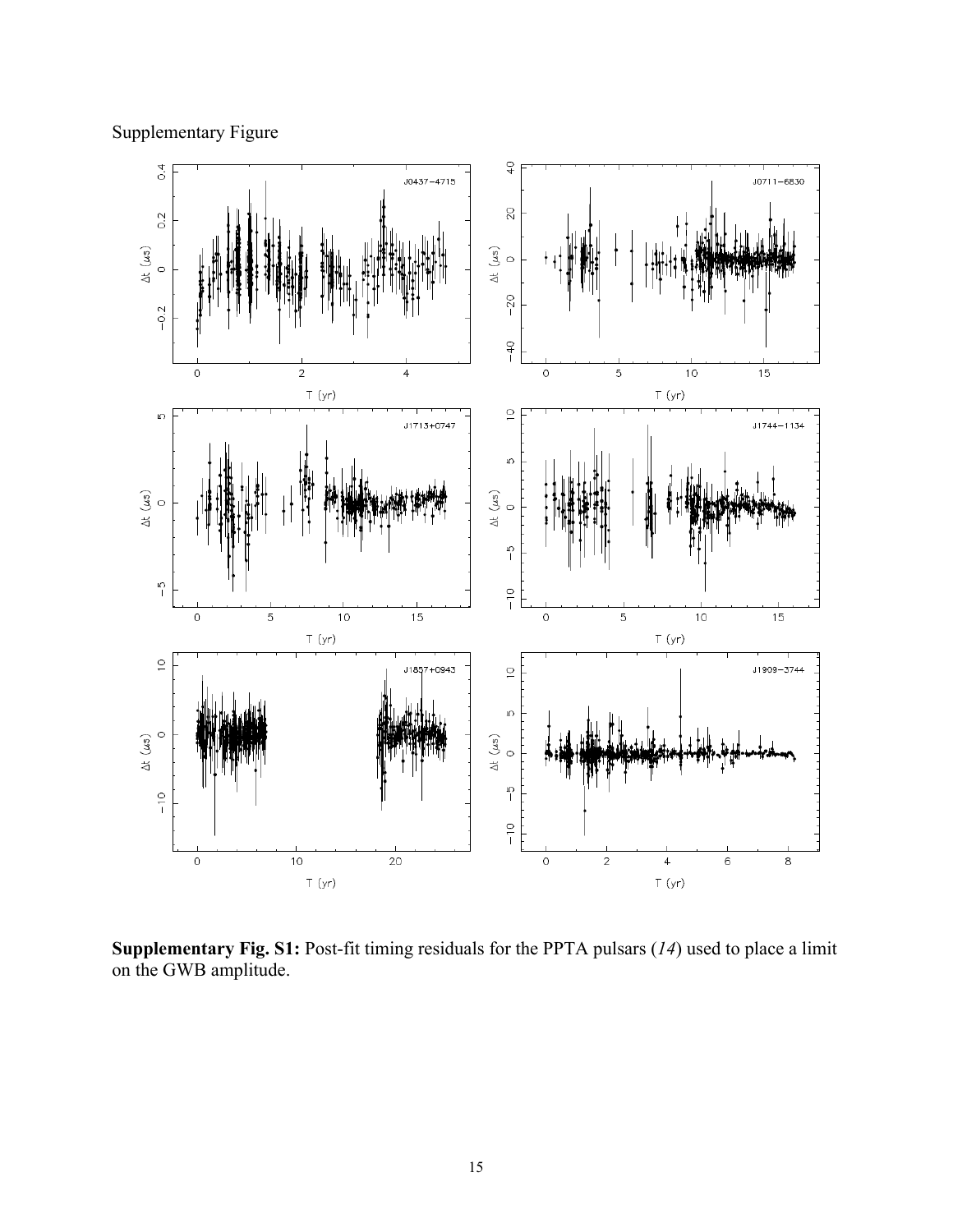## Supplementary Tables

| <b>PSR</b>   | EQUAD (µs) | $\sigma_{\text{ToA}}(\mu s)$ | T <sub>span</sub> (yr) | $\lambda_{best}(cm)$ |
|--------------|------------|------------------------------|------------------------|----------------------|
| J0437-4715   | 0.065      | 0.066                        | 4.8                    | 10                   |
| J0711-6830   | 1.5        | 2.6                          | 17.1                   | 20                   |
| $J1713+0747$ | 0.25       | 0.51                         | 17.0                   | 10                   |
| J1744-1134   | 0.50       | 0.73                         | 16.1                   | 20                   |
| $J1857+0943$ | 0.65       | 1.16                         | 25.1                   | 20                   |
| J1909-3744   | 0.17       | 0.24                         | 8.2                    | 10                   |

**Table S1:** Data sets used in timing analysis. We list the quadrature errors added to the ToA uncertainties, EQUAD; the weighted root mean square of the post-fit ToAs,  $\sigma_{ToA}$ ; the total observing span,  $T_{\text{span}}$ ; and the best band wavelength  $\lambda_{\text{best}}$  in the DR1 data set.

| Data Set  | $A (x 10^{-15})$ | $A_{95}$ (x 10 <sup>-15</sup> ) |
|-----------|------------------|---------------------------------|
| Open, 1   | 50               | 52                              |
| Open, 2   | 50               | 59                              |
| Open, 3   | 10               | 13                              |
| Closed, 1 | 10               | 12                              |
| Closed, 2 | 60               | 70                              |
| Closed, 3 |                  | 7.2                             |

**Table S2:** Limits on the GWB strength from the IPTA data challenge data sets. The IPTA data challenge contained six mock data sets. Details of the data sets can be found on the IPTA website (http://www.ipta4gw.org).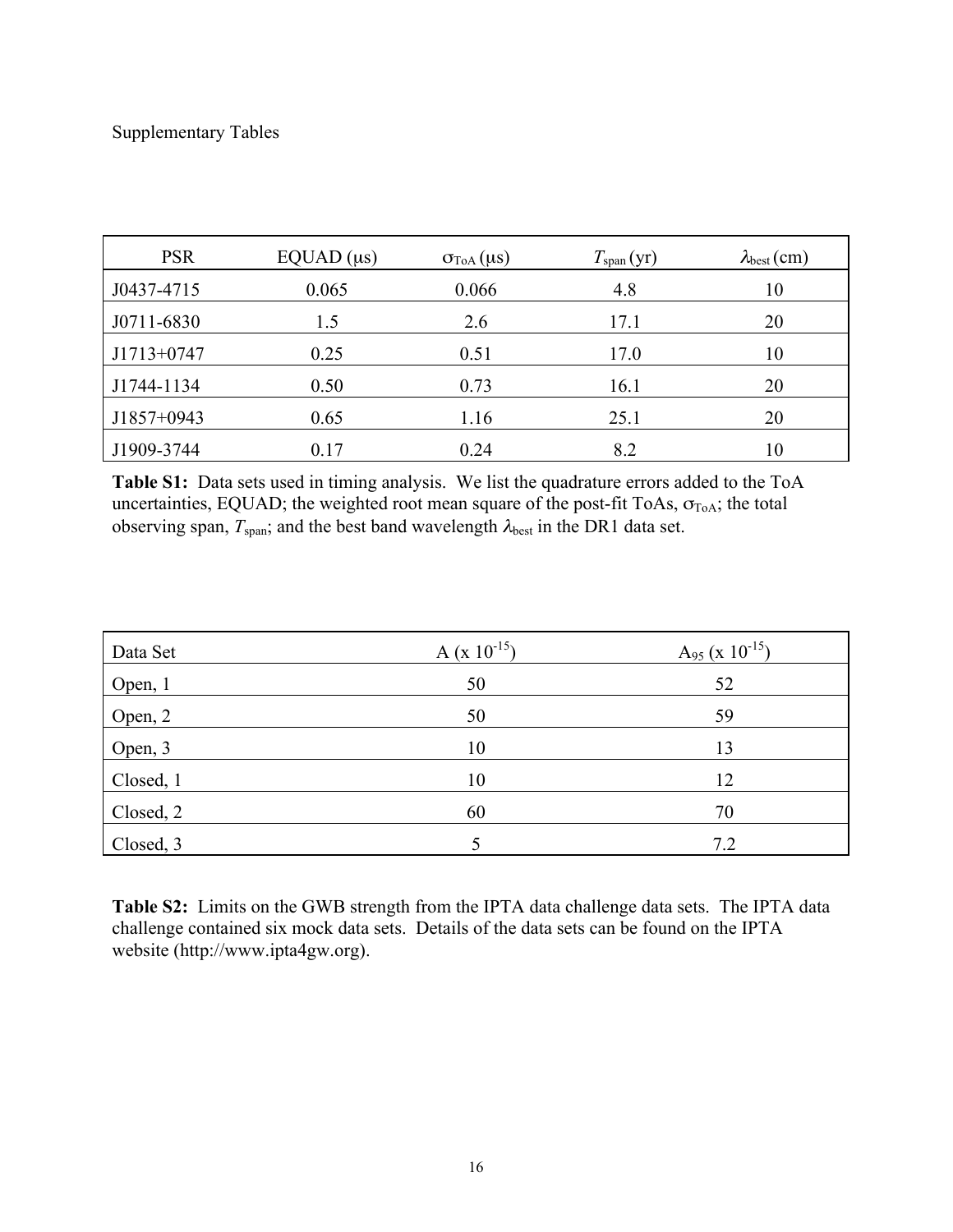#### **References and Notes**

- 1. J. Kormendy, L. Ho, Coevolution (or not) of supermassive black holes and host galaxies. *Annu. Rev. Astron. Astrophys*. **51**, 511–653 (2013). doi:10.1146/annurev-astro-082708- 101811
- 2. N. J. McConnell, C.-P. Ma, Revisiting the scaling relations of black hole masses and host galaxy properties. *Astrophys. J.* **764**, 184 (2013). [doi:10.1088/0004-637X/764/2/184](http://dx.doi.org/10.1088/0004-637X/764/2/184)
- 3. D. J. Croton, V. Springel, S. D. M. White, G. De Lucia, C. S. Frenk, L. Gao, A. Jenkins, G. Kauffmann, J. F. Navarro, N. Yoshida, The many lives of active galactic nuclei: Cooling flows, black holes and the luminosities and colours of galaxies. *Mon. Not. R. Astron. Soc.* **365**, 11–28 (2006). [doi:10.1111/j.1365-2966.2005.09675.x](http://dx.doi.org/10.1111/j.1365-2966.2005.09675.x)
- 4. Q. Guo, S. White, M. Boylan-Kolchin, G. De Lucia, G. Kauffmann, G. Lemson, C. Li, V. Springel, S. Weinmann, From dwarf spheroidals to cD galaxies: Simulating the galaxy population in a ΛCDM cosmology. *Mon. Not. R. Astron. Soc.* **413**, 101–131 (2011). [doi:10.1111/j.1365-2966.2010.18114.x](http://dx.doi.org/10.1111/j.1365-2966.2010.18114.x)
- 5. M. C. Begelman, R. D. Blandford, M. J. Rees, Massive black hole binaries in active galactic nuclei. *Nature* **287**, 307–309 (1980). [doi:10.1038/287307a0](http://dx.doi.org/10.1038/287307a0)
- 6. M. Volonteri, F. Haardt, P. Madau, The assembly and merging history of supermassive black holes in hierarchical models of galaxy formation. *Astrophys. J.* **582**, 559–573 (2003). [doi:10.1086/344675](http://dx.doi.org/10.1086/344675)
- 7. B. S. Sathyaprakash, B. F. Schutz, Physics, astrophysics and cosmology with gravitational waves. *Living Rev. Relativ.* **12**, 2 (2009). [doi:10.12942/lrr-2009-2](http://dx.doi.org/10.12942/lrr-2009-2)
- 8. A. Sesana, A. Vecchio, C. N. Colacino, The stochastic gravitational-wave background from massive black hole binary systems: Implications for observations with pulsar timing arrays. *Mon. Not. R. Astron. Soc.* **390**, 192–209 (2008). [doi:10.1111/j.1365-](http://dx.doi.org/10.1111/j.1365-2966.2008.13682.x) [2966.2008.13682.x](http://dx.doi.org/10.1111/j.1365-2966.2008.13682.x)
- 9. V. Ravi, J. S. B. Wyithe, G. Hobbs, R. M. Shannon, R. N. Manchester, D. R. B. Yardley, M. J. Keith, Does a "stochastic" background of gravitational waves exist in the pulsar timing band? *Astrophys. J.* **761**, 84 (2012). [doi:10.1088/0004-637X/761/2/84](http://dx.doi.org/10.1088/0004-637X/761/2/84)
- 10. G. B. Hobbs, F. Jenet, K. J. Lee, J. P. W. Verbiest, D. Yardley, R. Manchester, A. Lommen, W. Coles, R. Edwards, C. Shettigara, TEMPO2: A new pulsar timing package - III. Gravitational wave simulation. *Mon. Not. R. Astron. Soc.* **394**, 1945–1955 (2009). [doi:10.1111/j.1365-2966.2009.14391.x](http://dx.doi.org/10.1111/j.1365-2966.2009.14391.x)
- 11. R. S. Foster, D. C. Backer, Constructing a pulsar timing array. *Astrophys. J.* **361**, 300–308 (1990). [doi:10.1086/169195](http://dx.doi.org/10.1086/169195)
- 12. R. van Haasteren, Y. Levin, G. H. Janssen, K. Lazaridis, M. Kramer, B. W. Stappers, G. Desvignes, M. B. Purver, A. G. Lyne, R. D. Ferdman, A. Jessner, I. Cognard, G. Theureau, N. D'Amico, A. Possenti, M. Burgay, A. Corongiu, J. W. T. Hessels, R. Smits, J. P. W. Verbiest, Placing limits on the stochastic gravitational-wave background using European Pulsar Timing Array data. *Mon. Not. R. Astron. Soc.* **414**, 3117–3128 (2011). [doi:10.1111/j.1365-2966.2011.18613.x](http://dx.doi.org/10.1111/j.1365-2966.2011.18613.x)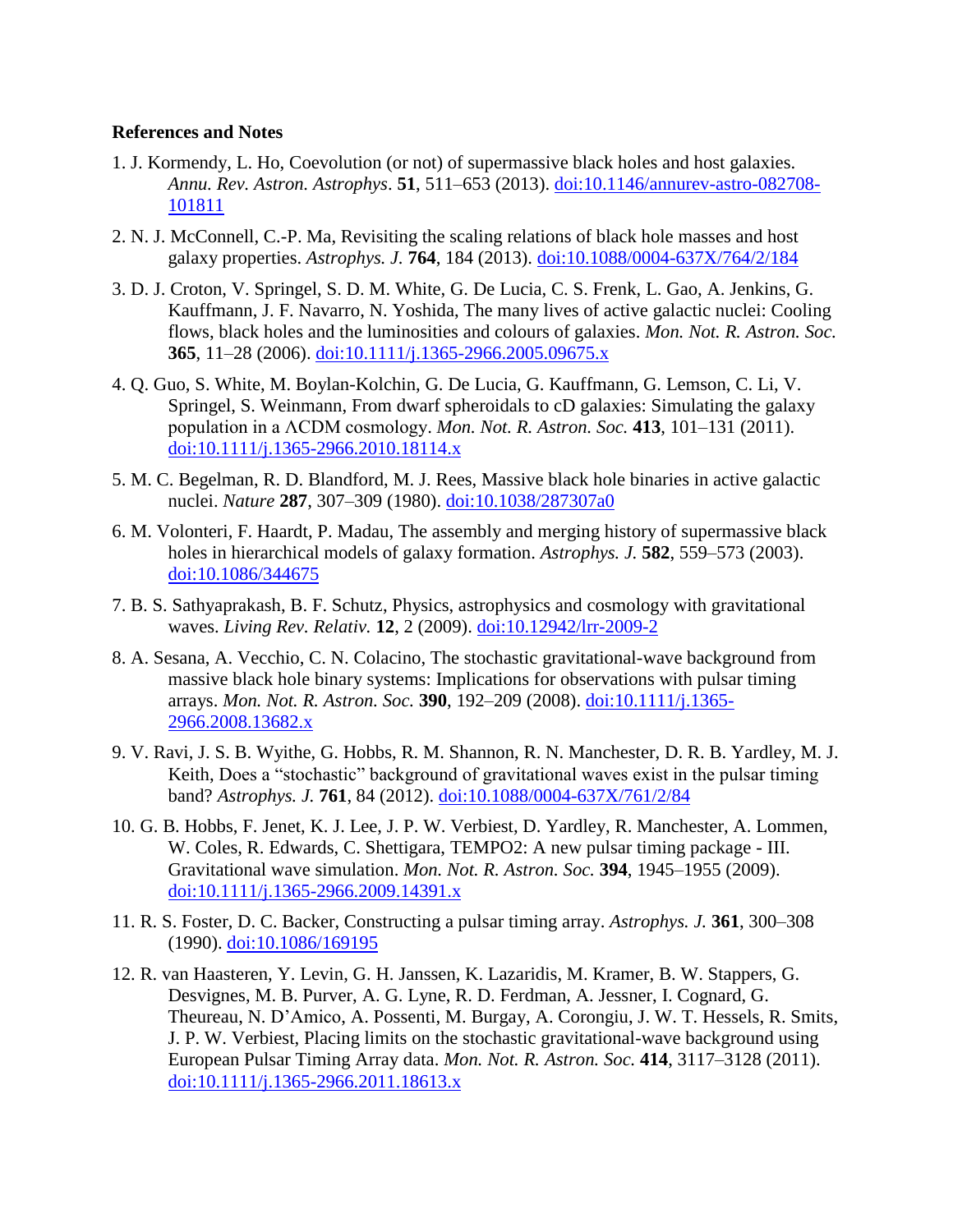- 13. P. B. Demorest, R. D. Ferdman, M. E. Gonzalez, D. Nice, S. Ransom, I. H. Stairs, Z. Arzoumanian, A. Brazier, S. Burke-Spolaor, S. J. Chamberlin, J. M. Cordes, J. Ellis, L. S. Finn, P. Freire, S. Giampanis, F. Jenet, V. M. Kaspi, J. Lazio, A. N. Lommen, M. McLaughlin, N. Palliyaguru, D. Perrodin, R. M. Shannon, X. Siemens, D. Stinebring, J. Swiggum, W. W. Zhu, Limits on the stochastic gravitational wave background from the North American Nanohertz Observatory for Gravitational Waves. *Astrophys. J.* **762**, 94 (2013). [doi:10.1088/0004-637X/762/2/94](http://dx.doi.org/10.1088/0004-637X/762/2/94)
- 14. R. N. Manchester, G. Hobbs, M. Bailes, W. A. Coles, W. van Straten, M. J. Keith, R. M. Shannon, N. D. R. Bhat, A. Brown, S. G. Burke-Spolaor, D. J. Champion, A. Chaudhary, R. T. Edwards, G. Hampson, A. W. Hotan, A. Jameson, F. A. Jenet, M. J. Kesteven, J. Khoo, J. Kocz, K. Maciesiak, S. Oslowski, V. Ravi, J. R. Reynolds, J. M. Sarkissian, J. P. W. Verbiest, Z. L. Wen, W. E. Wilson, D. Yardley, W. M. Yan, X. P. You, The Parkes Pulsar Timing Array Project. *Publ. Astron. Soc. Aust.* **30**, e017 (2013). [doi:10.1017/pasa.2012.017](http://dx.doi.org/10.1017/pasa.2012.017)
- 15. J. P. W. Verbiest, M. Bailes, W. A. Coles, G. B. Hobbs, W. van Straten, D. J. Champion, F. A. Jenet, R. N. Manchester, N. D. R. Bhat, J. M. Sarkissian, D. Yardley, S. Burke-Spolaor, A. W. Hotan, X. P. You, Timing stability of millisecond pulsars and prospects for gravitational-wave detection. *Mon. Not. R. Astron. Soc.* **400**, 951–968 (2009). [doi:10.1111/j.1365-2966.2009.15508.x](http://dx.doi.org/10.1111/j.1365-2966.2009.15508.x)
- 16. V. M. Kaspi, J. H. Taylor, M. F. Ryba, High-precision timing of millisecond pulsars. 3: Long-term monitoring of PSRs B1855+09 and B1937+21. *Astrophys. J.* **428**, 713–728 (1994). [doi:10.1086/174280](http://dx.doi.org/10.1086/174280)
- 17. D. R. B. Yardley, W. A. Coles, G. B. Hobbs, J. P. W. Verbiest, R. N. Manchester, W. van Straten, F. A. Jenet, M. Bailes, N. D. R. Bhat, S. Burke-Spolaor, D. J. Champion, A. W. Hotan, S. Oslowski, J. E. Reynolds, J. M. Sarkissian, On detection of the stochastic gravitational-wave background using the Parkes Pulsar Timing Array. *Mon. Not. R. Astron. Soc.* **414**, 1777–1787 (2011). [doi:10.1111/j.1365-2966.2011.18517.x](http://dx.doi.org/10.1111/j.1365-2966.2011.18517.x)
- 18. The data sets are described in supplementary text section S1.
- 19. Additional description of the algorithm is found in supplementary text section S2.
- 20. R. Edwards, G. B. Hobbs, R. N. Manchester, TEMPO2, a new pulsar timing package II. The timing model and precision estimates. *Mon. Not. R. Astron. Soc.* **372**, 1549–1574 (2006). [doi:10.1111/j.1365-2966.2006.10870.x](http://dx.doi.org/10.1111/j.1365-2966.2006.10870.x)
- 21. W. Coles, G. Hobbs, D. J. Champion, R. N. Manchester, J. P. W. Verbiest, Pulsar timing analysis in the presence of correlated noise. *Mon. Not. R. Astron. Soc.* **418**, 561–570 (2011). [doi:10.1111/j.1365-2966.2011.19505.x](http://dx.doi.org/10.1111/j.1365-2966.2011.19505.x)
- 22. Details of the data challenge and other tests can be found in supplementary text section S2 and table S2.
- 23. The algorithm used for calculating  $f_{\text{PPTA}}$  is described in supplementary text section S3.
- 24. Corrections to previous models for the GWB are outlined in supplementary text section S4. The models for the GWB are described in additional detail in supplementary text sections S5 and S6. The probabilities used to compare these models to the PPTA limit are calculated in supplementary text section S7.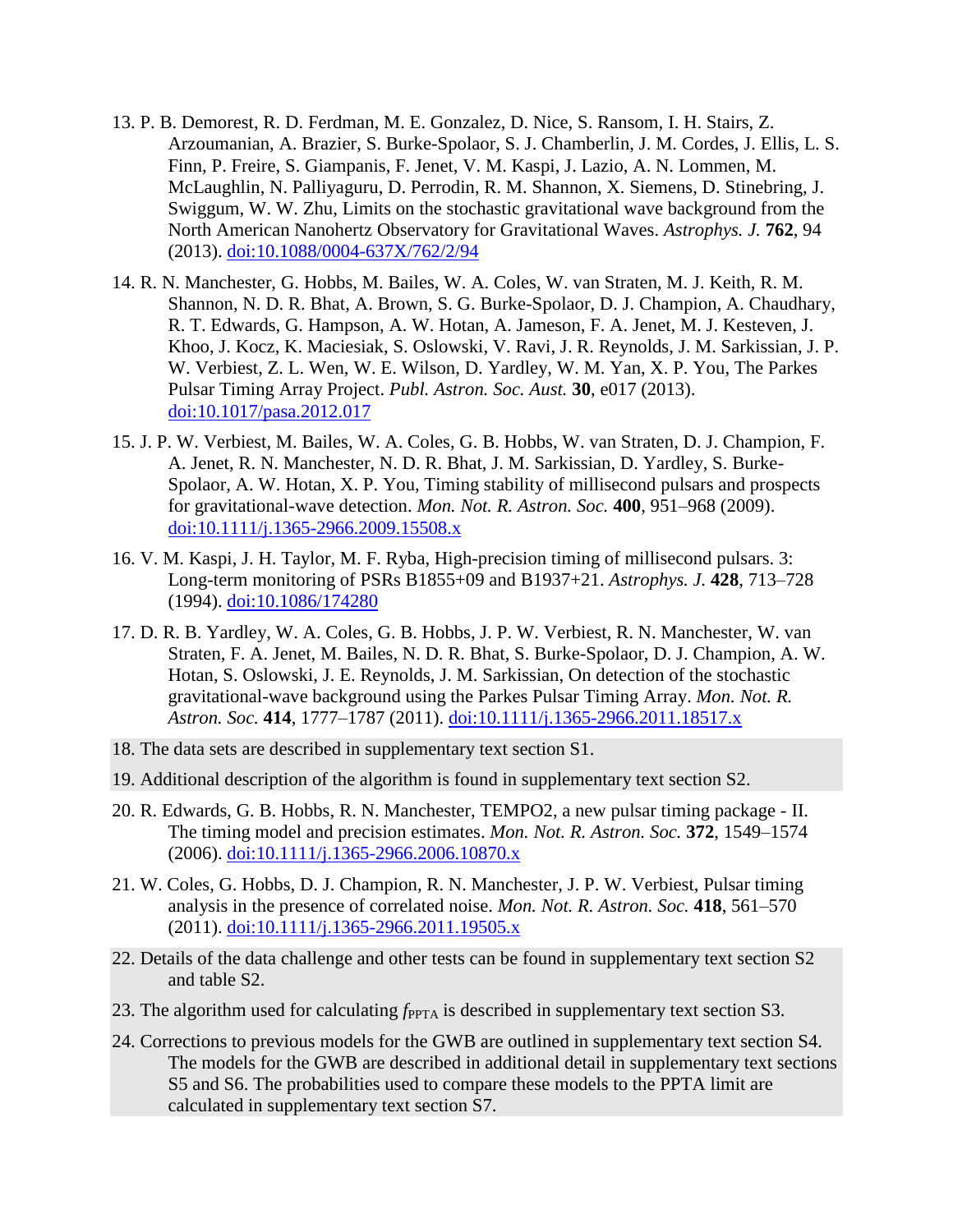- 25. S. T. McWilliams, J. P. Ostriker, F. Pretorius, Gravitational waves and stalled satellites from massive galaxy mergers at  $Z \le 1$ . http://arxiv.org/abs/1211.5377 (2012).
- 26 A. Sesana, Systematic investigation of the expected gravitational wave signal from supermassive black hole binaries in the pulsar timing band. *Mon. Not. R. Astron. Soc.* **433**, L1–L5 (2013).
- 27. V. Springel, S. D. White, A. Jenkins, C. S. Frenk, N. Yoshida, L. Gao, J. Navarro, R. Thacker, D. Croton, J. Helly, J. A. Peacock, S. Cole, P. Thomas, H. Couchman, A. Evrard, J. Colberg, F. Pearce, Simulations of the formation, evolution and clustering of galaxies and quasars. *Nature* **435**, 629–636 (2005). [Medline](http://www.ncbi.nlm.nih.gov/entrez/query.fcgi?cmd=Retrieve&db=PubMed&list_uids=15931216&dopt=Abstract) [doi:10.1038/nature03597](http://dx.doi.org/10.1038/nature03597)
- 28. M. Boylan-Kolchin, V. Springel, S. D. M. White, A. Jenkins, G. Lemson, Resolving cosmic structure formation with the Millennium-II Simulation. *Mon. Not. R. Astron. Soc.* **398**, 1150–1164 (2009). [doi:10.1111/j.1365-2966.2009.15191.x](http://dx.doi.org/10.1111/j.1365-2966.2009.15191.x)
- 29. A. Kulier, J. P. Ostriker, P. Natarajan, C. N. Lackner, R. Cen, Understanding black hole mass assembly via accretion and mergers at late times in cosmological simulations. http://arxiv.org/abs/1307.3684 (2013).
- 30. Z. Haiman, The formation of the first massive black holes. *Astrophys. Space Sci. Library* **396**, 293–341 (2013). [doi:10.1007/978-3-642-32362-1\\_6](http://dx.doi.org/10.1007/978-3-642-32362-1_6)
- 31. F. M. Khan, K. Holley-Bockelmann, P. Berczik, A. Just, Supermassive black hole binary evolution in axisymmetric galaxies: The final parsec problem is not a problem. *Astrophys. J.* **773**, 100 (2013). doi:10.1088/0004-637X/773/2/100
- 32. F. M. Khan, M. Preto, P. Berczik, I. Berentzen, A. Just, R. Spurzem, Mergers of unequalmass galaxies: Supermassive black hole binary evolution and structure of merger remnants. *Astrophys. J.* **749**, 147 (2012). [doi:10.1088/0004-637X/749/2/147](http://dx.doi.org/10.1088/0004-637X/749/2/147)
- 33. C. Roedig, A. Sesana, Origin and Implications of high eccentricities in massive black hole binaries at sub-pc scales. *J. Phys. Conf. Ser.* **363**, 012035 (2012). [doi:10.1088/1742-](http://dx.doi.org/10.1088/1742-6596/363/1/012035) [6596/363/1/012035](http://dx.doi.org/10.1088/1742-6596/363/1/012035)
- 34. M. Enoki, M. Nagashima, The effect of orbital eccentricity on gravitational wave background radiation from supermassive black hole binaries. *Prog. Theor. Phys.* **117**, 241–256 (2007). [doi:10.1143/PTP.117.241](http://dx.doi.org/10.1143/PTP.117.241)
- 35. M. J. Keith *et al*., Measurement and correction of variations in interstellar dispersion in highprecision pulsar timing. *Mon. Not. R. Astron. Soc.* **429**, 2161–2174 (2013).
- 36. W. van Straten, High-fidelity radio astronomical polarimetry using a millisecond pulsar as a polarized reference source. *Astrophys. J. Sup.* **204**, 13 (2013). [doi:10.1088/0067-](http://dx.doi.org/10.1088/0067-0049/204/1/13) [0049/204/1/13](http://dx.doi.org/10.1088/0067-0049/204/1/13)
- 37. J. M. Cordes, R. M. Shannon, A measurement model for precision pulsar timing. http://arxiv.org/abs/1010.3785 (2010).
- 38. S. Osłowski, W. van Straten, G. B. Hobbs, M. Bailes, P. Demorest, High signal-to-noise ratio observations and the ultimate limits of precision pulsar timing. *Mon. Not. R. Astron. Soc.* **418**, 1258–1271 (2011). [doi:10.1111/j.1365-2966.2011.19578.x](http://dx.doi.org/10.1111/j.1365-2966.2011.19578.x)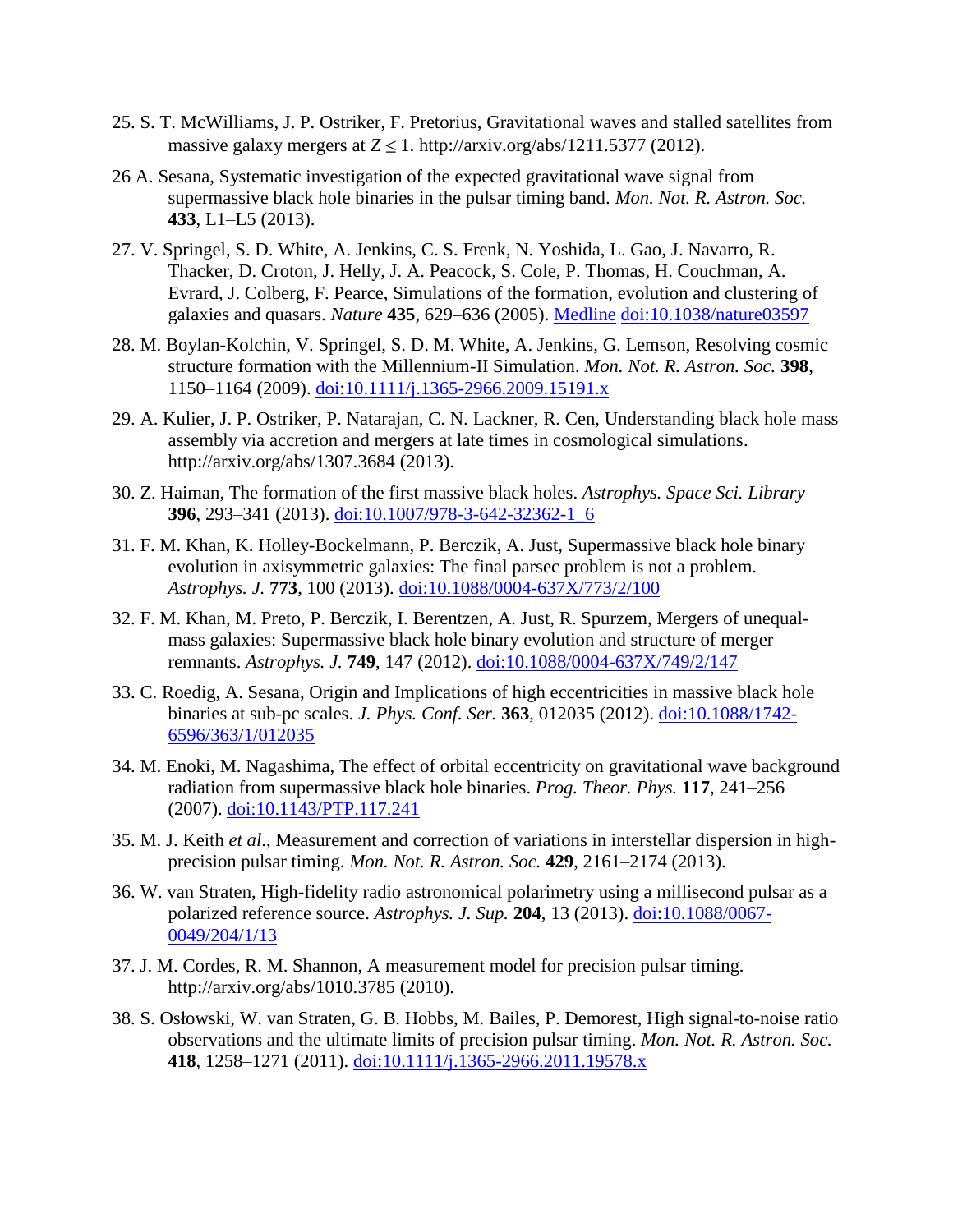- 39. R. M. Shannon, J. M. Cordes, Pulse intensity modulation and the timing stability of millisecond pulsars: A case study of PSR J1713+0747. *Astrophys. J.* **761**, 64 (2012). [doi:10.1088/0004-637X/761/1/64](http://dx.doi.org/10.1088/0004-637X/761/1/64)
- 40. R. M. Shannon, J. M. Cordes, Assessing the role of spin noise in the precision timing of millisecond pulsars. *Astrophys. J.* **725**, 1607–1619 (2010). [doi:10.1088/0004-](http://dx.doi.org/10.1088/0004-637X/725/2/1607) [637X/725/2/1607](http://dx.doi.org/10.1088/0004-637X/725/2/1607)
- 41. J. P. W. Verbiest, thesis, Swinburne University of Technology, (2008), [http://arxiv.org/abs/0906.4246.](http://arxiv.org/abs/0906.4246)
- 42. G. B. Hobbs, A. Archibald, Z. Arzoumanian, D. Backer, M. Bailes, N. D. R. Bhat, M. Burgay, S. Burke-Spolaor, D. Champion, I. Cognard, W. Coles, J. Cordes, P. Demorest, G. Desvignes, R. D. Ferdman, L. Finn, P. Freire, M. Gonzalez, J. Hessels, A. Hotan, G. Janssen, F. Jenet, A. Jessner, C. Jordan, V. Kaspi, M. Kramer, V. Kondratiev, J. Lazio, K. Lazaridis, K. J. Lee, Y. Levin, A. Lommen, D. Lorimer, R. Lynch, A. Lyne, R. Manchester, M. McLaughlin, D. Nice, S. Oslowski, M. Pilia, A. Possenti, M. Purver, S. Ransom, J. Reynolds, S. Sanidas, J. Sarkissian, A. Sesana, R. Shannon, X. Siemens, I. Stairs, B. Stappers, D. Stinebring, G. Theureau, R. van Haasteren, W. van Straten, J. P. W. Verbiest, D. R. B. Yardley, X. P. You, The International Pulsar Timing Array Project: Using pulsars as a gravitational wave detector. *Class. Quantum Gravity* **27**, 084013 (2010). [doi:10.1088/0264-9381/27/8/084013](http://dx.doi.org/10.1088/0264-9381/27/8/084013)
- 43. R. W. Hellings, G. S. Downs, Upper limits on the isotropic gravitational radiation background from pulsar timing analysis. *Astrophys. J.* **265**, L39–L42 (1983). [doi:10.1086/183954](http://dx.doi.org/10.1086/183954)
- 44. K. S. Thorne, in *Three Hundred Years of Gravitation*, S. W. Hawking, W. Isreal, Eds. (Cambridge Univ. Press, Cambridge, 1987), chap. 9.
- 45. E. S. Phinney, A practical theorem on gravitational wave backgrounds. http://arxiv.org/abs/astro-ph/0108028 (2001).
- 46. Q. Guo, S. White, R. E. Angulo, B. Henriques, G. Lemson, M. Boylan-Kolchin, P. Thomas, C. Short, Galaxy formation in WMAP1 and WMAP7 cosmologies. *Mon. Not. R. Astron. Soc.* **428**, 1351–1365 (2013). [doi:10.1093/mnras/sts115](http://dx.doi.org/10.1093/mnras/sts115)
- 47. F. Marulli, S. Bonoli, E. Branchini, L. Moscardini, V. Springel, Modelling the cosmological co-evolution of supermassive black holes and galaxies – I. BH scaling relations and the AGN luminosity function. *Mon. Not. R. Astron. Soc.* **385**, 1846–1858 (2008). [doi:10.1111/j.1365-2966.2008.12988.x](http://dx.doi.org/10.1111/j.1365-2966.2008.12988.x)
- 48. N. Häring, H.-W. Rix, On the black hole mass-bulge mass relation. *Astrophys. J.* **604**, L89– L92 (2004). [doi:10.1086/383567](http://dx.doi.org/10.1086/383567)
- 49. S. J. Mutch, G. B. Poole, D. J. Croton, Constraining the last 7 billion years of galaxy evolution in semi-analytic models. *Mon. Not. R. Astron. Soc.* **428**, 2001–2016 (2013). [doi:10.1093/mnras/sts182](http://dx.doi.org/10.1093/mnras/sts182)
- 50. D. M. Alexander, R. C. Hickox, What drives the growth of black holes? *New Astron. Rev.* **56**, 93–121 (2012). [doi:10.1016/j.newar.2011.11.003](http://dx.doi.org/10.1016/j.newar.2011.11.003)